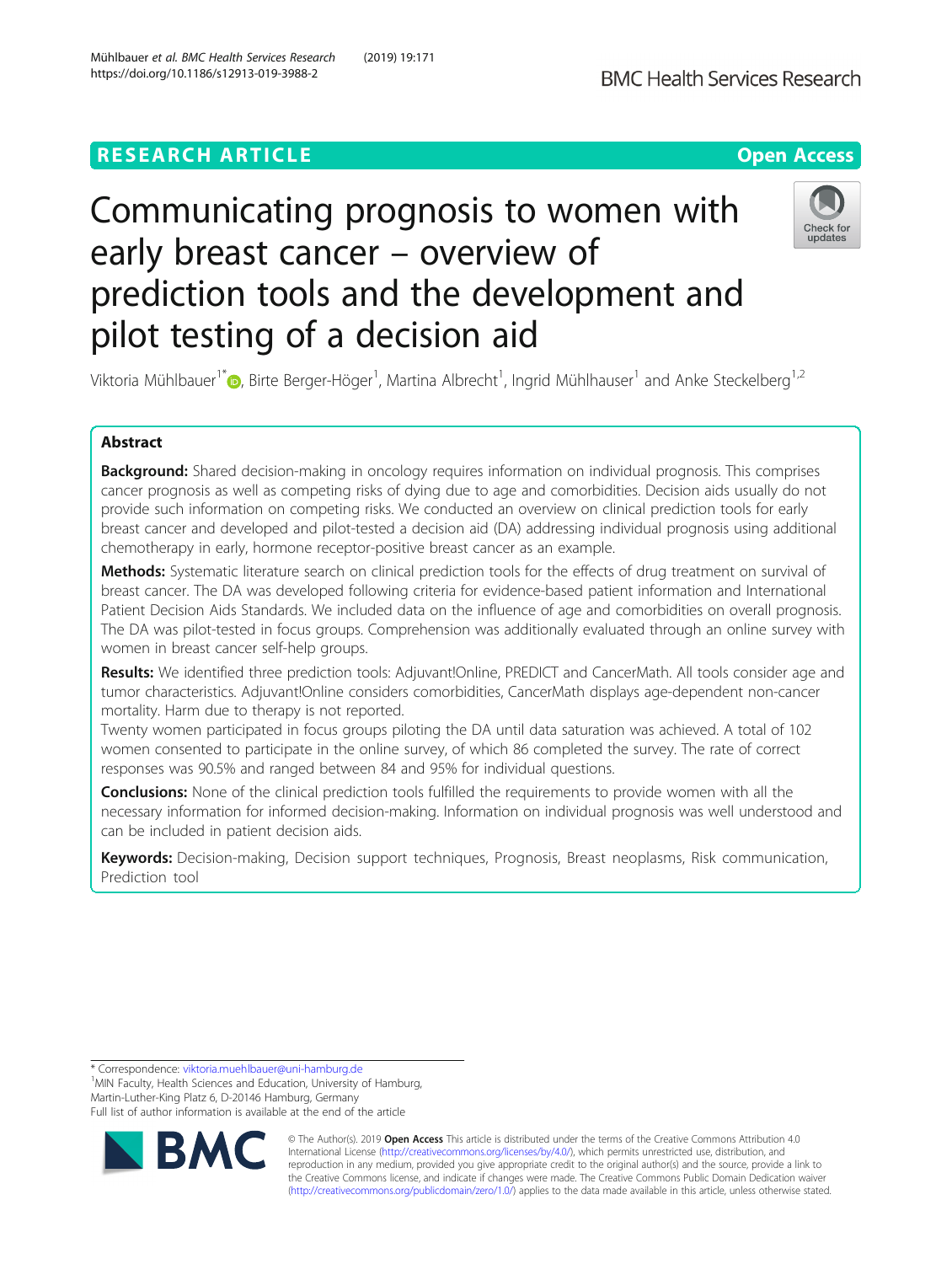# Background

Women with breast cancer want to be involved in treatment decision-making  $[1-3]$  $[1-3]$  $[1-3]$  $[1-3]$ . The German guideline on breast cancer [\[4](#page-12-0)] and the German National Cancer Plan [[5\]](#page-12-0) recommend shared decision-making (SDM), which includes the consideration of women's values and preferences. Especially the National Cancer Plan emphasizes the importance of patients' abilities to ask for understandable information and support in order to move from a traditional, paternalistic to an active, equal patient-physician relationship. In addition, studies have shown that gender has a substantial effect on health behaviors, access to health care, and health system responses. In some settings and conditions women's health is more negatively affected  $[6]$  $[6]$ . So far, SDM has not been widely implemented in clinical practice [\[7](#page-12-0)].

In order to make an informed treatment decision, patients and clinicians need to know about the risk of dying from breast cancer. However, it is just as important to consider the individual prognosis [[8\]](#page-12-0). Howlader et al. used the term individual prognosis in contrast to cancer prognosis. Individual prognosis does not only include the risk of dying from cancer, but also the risk of dying from competing risks other than cancer. These competing risks are age or comorbidities. For younger women, there are hardly any differences between cancer prognosis and individual prognosis since the risk of dying due to other causes than cancer is low. For older women, for example with cardiovascular or kidney diseases, the risk of dying from breast cancer might be small compared to the risk of dying from their comorbidities. Knowledge about these comorbidities is essential in order to estimate the benefit and harm of additional chemotherapy. If the baseline risk of dying from other causes than breast cancer is high, only very few women might benefit from chemotherapy. Therefore, patient characteristics like age, comorbidities and age-dependent risks of death from causes other than breast cancer have to be considered in estimating the individual prognosis [[8](#page-12-0)]. The information should be made available to physicians and patients in prediction tools and DAs. So far, we are not aware of any DA or patient treatment guideline including data on individual prognosis.

The aim of the project "specialized nurses to support informed shared decision-making in oncology" (the acronym "SPUPEO" refers to the German translation) is to improve cancer care by offering decision-coaching. Decision-coaching is led by breast care nurses or oncology nurses to enhance SDM to allow women to make informed choices. An informed choice is achieved when women's preferences are congruent with the intention and implementation of their decision. Evidence-based patient information (EBPI) is a prerequisite for informed decision-making. Detailed criteria for EBPI have been published [[9,](#page-12-0) [10](#page-12-0)]. Evidence-based DAs communicate benefits and harm of all treatment options including the option not to treat, presenting them in a way that patients can understand. In contrast to EBPI, DAs additionally contain value clarification tools. The SPUPEO decision-coaching is supported by evidence-based DAs that have been developed within the project. SPUPEO involved members of self-help groups from the very beginning of the process. These women contributed to the selection of topics, resulting in two priority topics: the treatment decision for ductal carcinoma in situ (DCIS) [[11\]](#page-12-0) and for early, hormone receptor-positive breast cancer. Results on the development and pilot-testing of the DCIS intervention with emphasis on coaching by specialized nurses have recently been published [\[12\]](#page-12-0). In the present study, we focus on the communication of individual prognosis among women facing decisions on the treatment for early, hormone receptor-positive breast cancer. It comprises endocrine therapy only or a combination of endocrine and chemotherapy. The SPUPEO DA quantifies the possible treatment benefits and harm. It also includes information on the natural course of the disease without any drug treatment.

To estimate the benefit from adjuvant therapy, several online prediction tools have been developed [\[13](#page-12-0)]. Usually, prognosis is based on pathological prognostic factors like tumor size, grading and number of positive lymph nodes. In recent years, various biomarker tests have been available to predict whether a woman will benefit from chemotherapy in addition to endocrine therapy [\[14](#page-12-0)–[17](#page-12-0)]. However, none of the biomarker tools considers baseline mortality risks and the influence of comorbidities. They might therefore falsely evoke an impression of certainty regarding the treatment decision.

The manuscript consists of two parts. The aim of this study is to describe the development and pilot-testing of the DA for early, hormone receptor-positive breast cancer including information on individual prognosis. We started with a literature search on prediction tools addressing individual prognosis in order to be able to communicate information on individual prognosis in the DA. In the first part of the following sections we will therefore give an overview on prediction tools that formed the basis of the development process. The second part comprises the development and piloting of the DA.

# Methods

## Prediction tools: An overview

This part gives an overview of existing online prediction tools for women with breast cancer.

In January 2016, a systematic literature search for interactive, freely accessible prediction tools concerning breast cancer was performed in PubMed and the Cochrane Controlled Trials Register. We searched for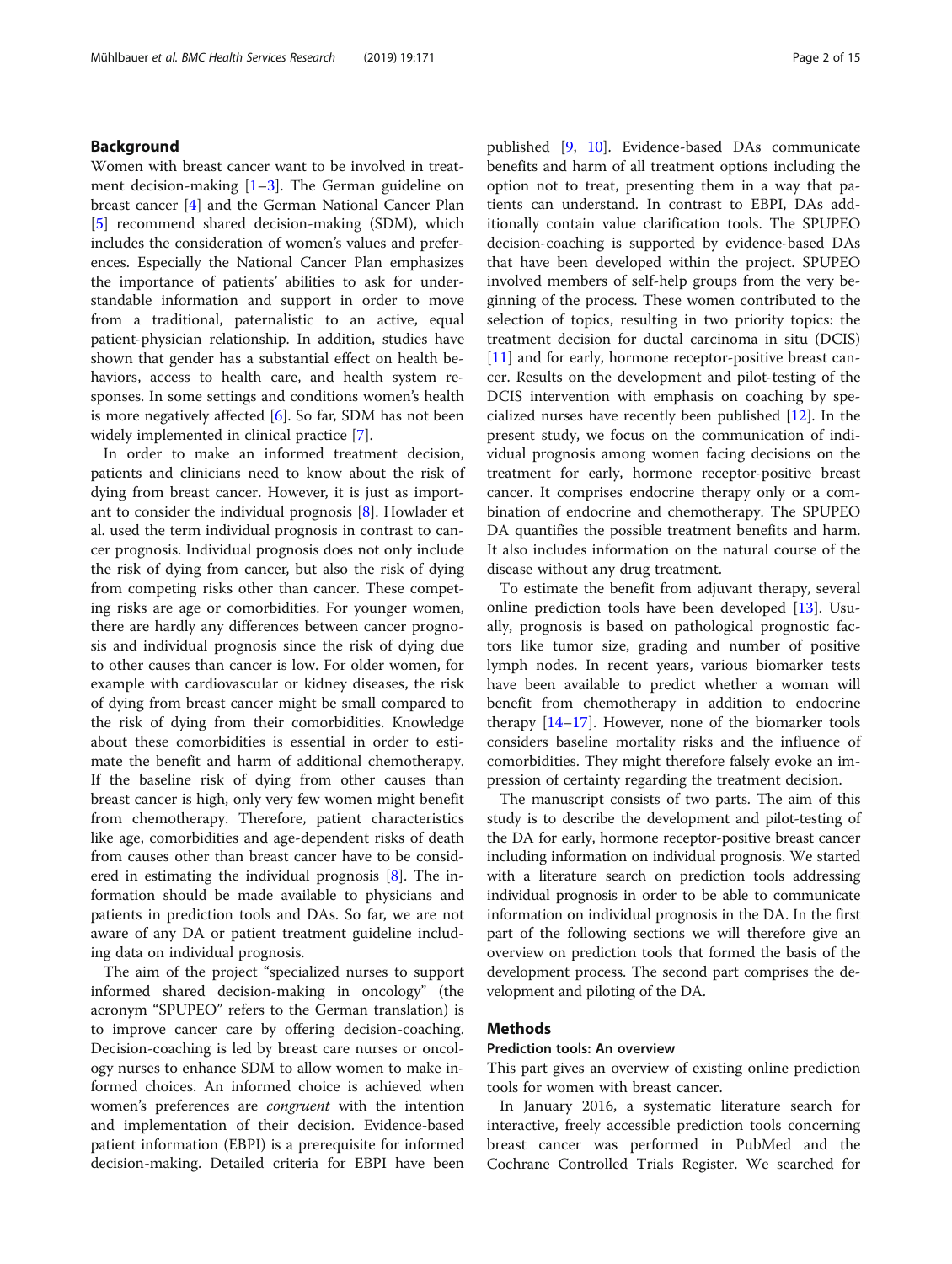tools addressing the effect of adjuvant pharmacotherapy on survival based on clinical parameters (tumor and patient characteristics) and checked for updates on a monthly basis until January 2019. Tools were analyzed for included variables, information on prognosis without adjuvant therapy, underlying data bases, model validation and being up-to-date. Publications in languages other than English or German were excluded, as were studies published before the year 2000 (before the first elaborated tool, Adjuvant!Online, was released) as well as tools based on biomarker testing or tools estimating survival through case-matches. Study types eligible for inclusion were meta-analyses, systematic reviews, randomized controlled trials, reviews and comparative studies. Two reviewers (VM, AS) independently screened the titles and abstracts. Disagreements were solved by discussion. Articles were read in full text and checked for eligibility by VM and AS. Data extraction was carried out by VM and AS. Descriptive analysis was performed.

# Decision aid: Development and pilot-testing

This part describes the development and pilot-testing of the DA, including information on individual prognosis.

As DAs are complex interventions, we developed and pilot-tested the DA in accordance with the UK Medical Research Council's guidance (phase 1 and 2) [\[18\]](#page-12-0). Our results are reported in line with the revised Criteria for Reporting the Development and Evaluation of Complex Interventions in healthcare: revised guideline (CReDECI 2) [\[19](#page-12-0)].

# Development of the DA

The development of the DA is based on the theory of planned behavior [[20](#page-13-0), [21](#page-13-0)]. We conducted a systematic review of DAs for women with breast cancer. None of the 12 identified DAs concerning chemotherapy for early, hormone receptor-positive breast cancer fulfilled the EBPI criteria [[9,](#page-12-0) [10\]](#page-12-0): Data on prognosis without drug treatment was usually not available and the evidence underlying the DA was not accessible. We therefore decided to develop a DA according to the EBPI criteria, the Good Practice guidelines for health information [[22](#page-13-0)] and the International Patient Decision Aids Standards (IPDAS) [[23](#page-13-0)]. The development of the DA was comparable to the development of the other SPUPEO DA concerning DCIS [[12](#page-12-0)].

We undertook a systematic literature search in March 2014 to identify the evidence base related to the following topics:

– use of chemotherapy regimens recommended in the German treatment guideline [\[4\]](#page-12-0) (taxanes, anthracyclines, CMF (cyclophosphamide, methotrexate, 5-fluorouracil)) in adequate dosing

- use of endocrine therapy as recommended in the German treatment guideline (tamoxifen, aromatase inhibitors, GnRH-analogues) in adequate dosing and treatment period (at least 5 years of endocrine therapy)
- direct comparison of endocrine therapy plus chemotherapy versus endocrine therapy alone
- endocrine therapy versus placebo to estimate the natural course of the disease

Additionally, we searched medical guidelines (national and international) and further references from professional associations. Studies concerning neoadjuvant chemotherapy were excluded.

We checked for updates on a monthly base until January 2019. Study types eligible for inclusion were meta-analyses, systematic reviews and RCTs. We included observational studies for side effects if the data from RCTs were insufficient. We searched PubMed, Embase and the Cochrane Controlled Trials Register (search strategy see Additional file [1](#page-11-0) p.2). Publications in languages other than English or German were excluded. Two reviewers (VM, MA) independently screened titles and abstracts. Disagreement was solved by discussion. Articles were read in full text and checked for eligibility by VM and BBH. In addition, we searched for grey literature and screened the references of large meta-analyses by the Early Breast Cancer Trialists' Collaborative Group (EBCTCG). All included studies were critically appraised regarding risk of bias using the Cochrane risk of bias tool [[24\]](#page-13-0). Data extraction was carried out by two independent reviewers (VM, BBH). Descriptive analysis was performed. The DA was developed as a brochure. To allow good readability, we chose a large font size (14.5pt) and format (21x29cm). Due to the topic, we used female designations throughout the brochure. The content of the DA can be found in the supplement (see Additional file [1](#page-11-0) p.3).

# Pilot-testing

User testing was carried out using focus groups and an online survey. The results were reported according to the Consolidated Criteria for Reporting Qualitative Health Research (COREQ) [\[25\]](#page-13-0). All the interviewers were health scientists from Hamburg University and had experience in conducting focus group interviews. The interviews were carried out at the meeting places of self-help groups and at Hamburg University. The methodological orientation to underpin the study was the theory of planned behavior.

# Focus groups

The aim of the focus group study was to explore the acceptability, comprehensibility and completeness of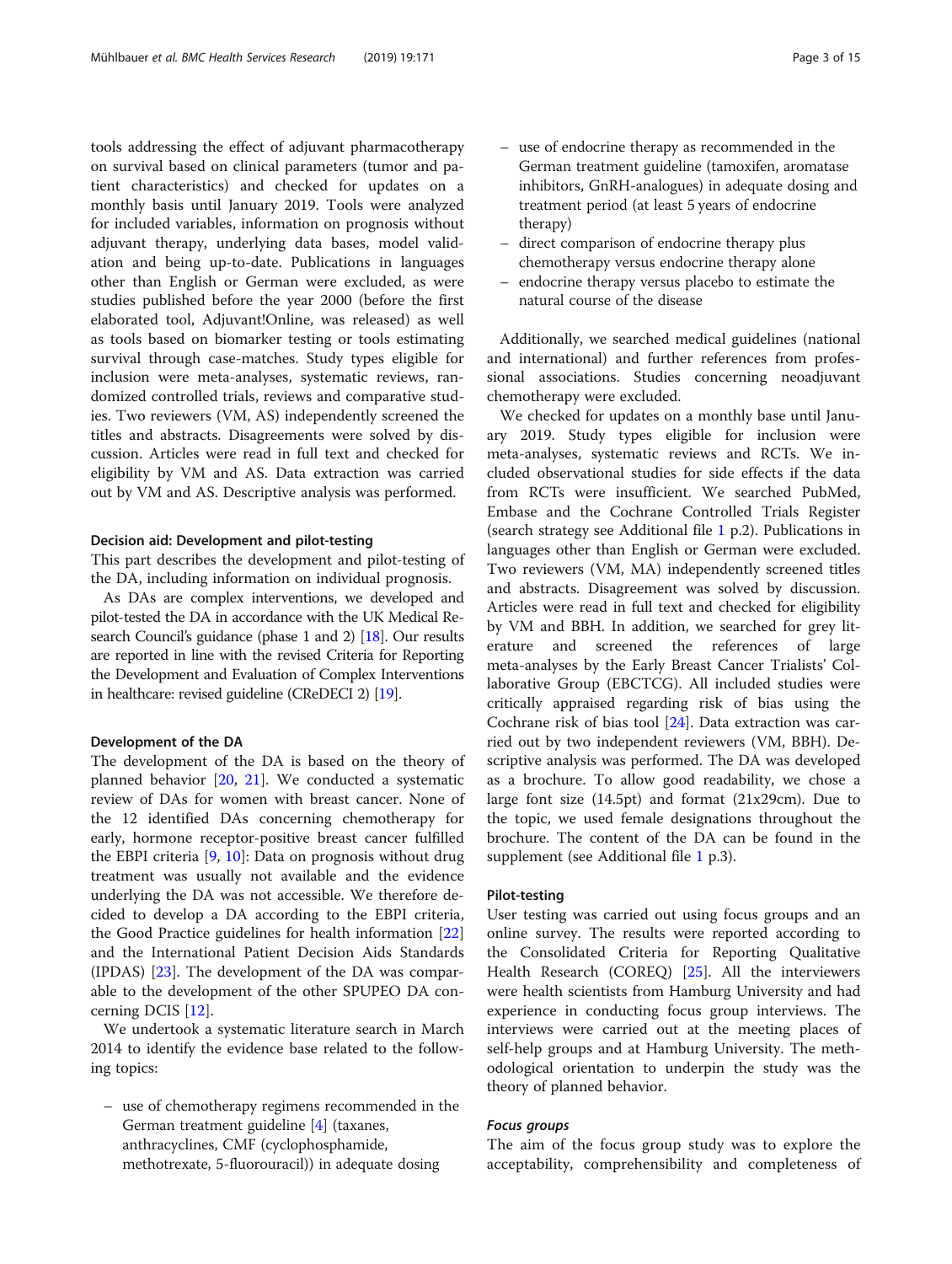the DA. Focus groups aim to find the range of opinions of people across groups. They present a more natural environment compared to individual interviews [\[26](#page-13-0)]. For the focus group study, we recruited women from breast cancer self-help groups in northern Germany via e-mail. Women were eligible to participate if they had any type of invasive breast cancer and could read the DA in the German language. They received the DA two weeks before the interview. After having given informed consent, the focus group interviews were conducted by two interviewers (VM and AS/MA/BBH) based on an interview guide. All focus group interviews were audio taped, and in addition, notes were taken. We conducted a content analysis according to Mayring [[27\]](#page-13-0). One researcher coded the transcripts and the results were discussed by two researchers. The results guided the revision in an iterative process. All focus group interviews were carried out between January and September 2016. All the women received a compensation of 15€.

The group discussions focused on prognosis considering age and comorbidities. Furthermore, uncertainty concerning applicability of data on the benefit of additional chemotherapy was discussed. Focus groups were conducted in an iterative process. Resulting revisions were incorporated and discussed in the following focus group until data saturation was achieved (focus group interview guide see Additional file [1](#page-11-0) p.4).

# Online survey

The presentation of data concerning the influence of age and comorbidities on 5-year survival is expectably difficult to understand. During the focus group interviews, this chapter had been revised several times. To confirm that the information is well understood, a subsequent online survey addressing a larger group of women was conducted from April to August 2017. Women were recruited from breast cancer self-help groups and breast cancer internet forums. We used Unipark®  $[28]$  $[28]$  to carry out the online survey. The two relevant pages of the DA were displayed, and participants were asked four multiple choice questions. Two questions tested whether participants were able to derive correct numbers from the Table (Q1a and Q1b), two questions tested comprehension (Q2 and Q3). We analyzed the proportion of correct responses out of the total responses, for all questions individually and for overall questions.

# Ethics statement

The SPUPEO project was approved by the ethics committees of the German Federation of Nursing Science (DPG).

# Results

# Prediction tools: An overview

Out of 19,634 references, 19,585 were excluded based on their titles and abstracts. Forty-nine full texts were screened and 36 fulfilled the inclusion criteria.

We identified three relevant prediction tools concerning the effect of adjuvant pharmacotherapy on survival: Adjuvant!Online [[29\]](#page-13-0), PREDICT [[30](#page-13-0), [31\]](#page-13-0) and Cancer-Math [[32\]](#page-13-0). CancerMath address health professionals only. All tools are freely accessible, however Adjuvant!Online has been unavailable since the end of 2015. All descriptions are therefore based on the former version. Seven other tools for women with breast cancer were identified but excluded from the overview [\[13](#page-12-0), [33](#page-13-0)–[38](#page-13-0)] (see Additional file [1](#page-11-0) p.1).

# Characteristics of included tools Pathological prognostic factors

Adjuvant!Online, PREDICT and CancerMath consider tumor characteristics like tumor size and grading, number of positive nodes, estrogen-receptor (ER) status and human epidermal growth factor receptor 2 (HER2) status. PREDICT also considers mode of detection (screening or symptomatic) and Ki67 status. CancerMath considers the histological type.

# Patient characteristics

All tools consider age at diagnosis. Only Adjuvant!Online considers comorbidities, even though precise definitions of the comorbidity stages provided are not available. CancerMath displays age-dependent non-cancer mortality. PREDICT has included competing mortality in its algorithm and links it to age. Differences in vitality and functional status within age groups are not considered.

# Presentation of results

All tools display disease progression without adjuvant therapy after surgery. Adjuvant!Online and CancerMath differentiate between cancer death and death from other causes. CancerMath displays survival rates, cancer death rates and non-cancer death rates. Data are available for up to 15 years. If hormonal therapy and chemotherapy are selected, only the additive effect of both treatments is presented. The effect of HER2-targeted therapies is not displayed. Effects are presented as curves, bar charts, pie charts or pictograms. PREDICT shows overall survival at five and ten years in bar charts. Additional effects of endocrine therapy, chemotherapy and trastuzumab are presented separately. Non-cancer mortality is not available. Neither PREDICT nor CancerMath provides estimates on risk of recurrence, but Adjuvant!Online does.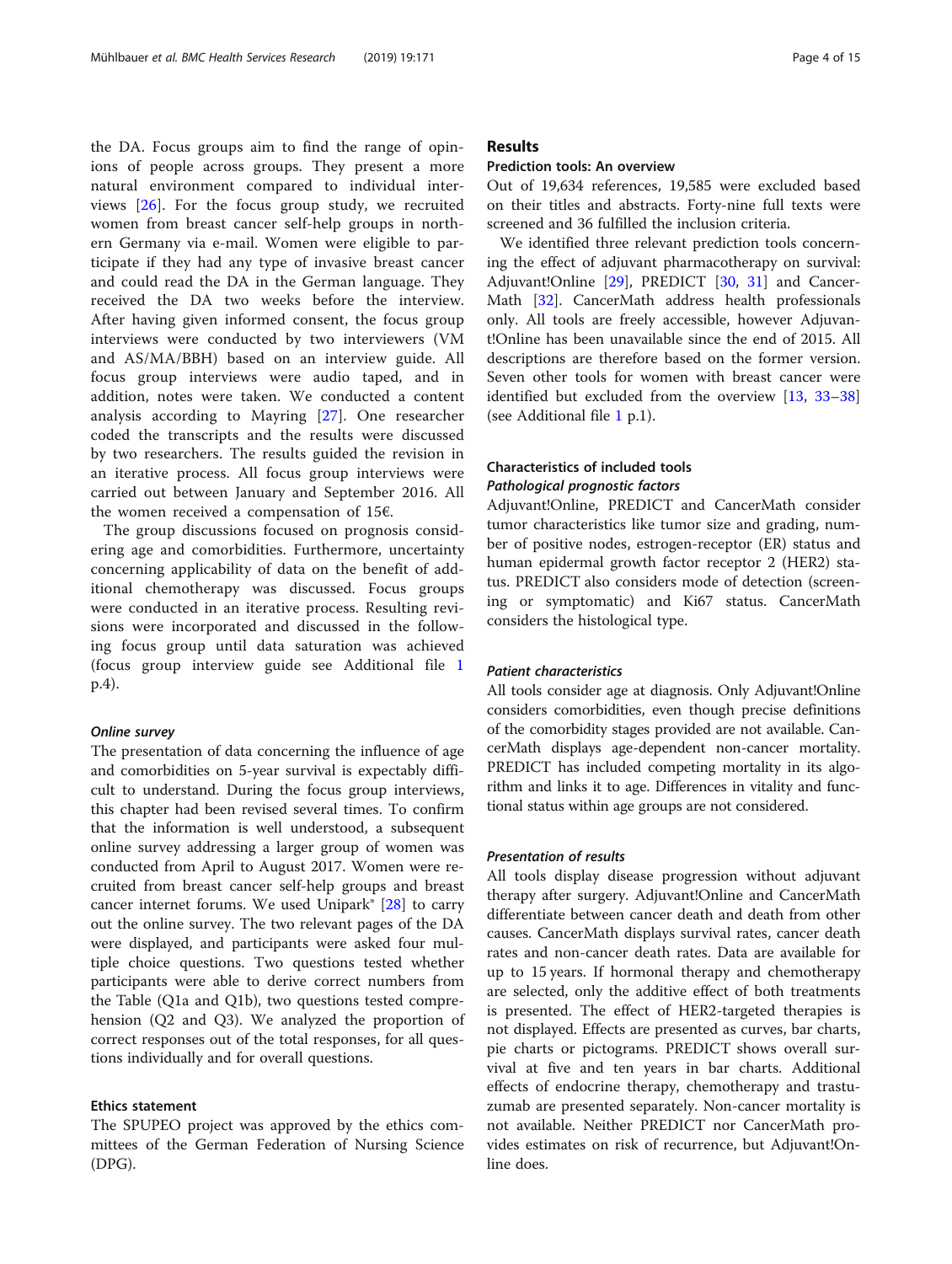# Harm

Communicating the harm caused by chemotherapy is one of the challenges for physicians. Harm is influenced by many factors including age, comorbidities and drug interactions. If the expected benefit is small, data on harm becomes even more relevant. None of the tools considers harm that might be caused by pharmacotherapy. In a cohort study of 12,239 women with breast cancer [[39](#page-13-0)], receiving chemotherapy was associated with a higher risk of hospital admissions or emergency room visits within the first year after breast cancer diagnosis (61% with chemotherapy versus 42% without chemotherapy, difference: 19% [95% CI 16.7 to 21.3%,  $p < .001$ ]). Chemotherapy patients had longer hospital stays (5.0 versus 3.8 days, difference: 1.2 [95% CI 0.6 to 1.7]) and 16% of women who received chemotherapy had a chemotherapy-related serious adverse event compared to 5% of women who did not receive chemotherapy (difference: 11% [95% CI 9.6 to 12.4%]). In this study, chemotherapy recipients and non-recipients did not differ in comorbidity score, but recipients were younger and more likely to have metastatic disease. In the group of women receiving chemotherapy, hospital admission rates varied according to age and chemotherapy regimen [[40\]](#page-13-0), a fact that is insufficiently displayed by all prediction tools.

# Underlying data, actuality and funding

Adjuvant!Online is based on the Surveillance, Epidemiology and End-Results (SEER) registry from the American National Cancer Institute. PREDICT uses the Eastern Cancer Registration and Information Centre (ECRIC) dataset, containing UK data. CancerMath is based on the SNAP method (size, nodes, and prognostic factors) which was developed using data from women treated in Southern California, the Surveillance, Epidemiology and End-Results (SEER) registry from the American National Cancer Institute and National Vital Statistics Reports.

Information on funding is rarely reported. PREDICT is partly financed by the pharmaceutical industry. Adjuvant!Online was developed in 2001 and was shut down for updates in 2015. There is no information about a relaunch of the website. PREDICT was launched in 2010. Since then, updates led to the inclusion of HER2 status, Ki67 and micrometastases. It was updated and refitted in 2017 to improve calibration. It seems that CancerMath is currently not being updated. Since all the tools are based on registers and provide an estimation of the prognosis for 10–15 years, it follows that all the tools are usually based on data and therapies that were introduced more than 10 years ago. Therefore, transferability is questionable.

# External validation

All prediction tools were externally validated.

Adjuvant!Online We identified 13 studies [\[30](#page-13-0), [41](#page-13-0)–[52](#page-13-0)] conducted in different Western and Asian populations. The differences between predicted and observed survival varied substantially among subgroups.

Predict Ten studies [[30](#page-13-0), [31,](#page-13-0) [48](#page-13-0), [51](#page-13-0)-[57](#page-13-0)] from different Western populations were retrieved. Ten-year survival was accurately predicted apart from several subgroups; five-year survival was significantly overestimated.

CancerMath We identified two studies [[32,](#page-13-0) [58\]](#page-13-0). The participants were grouped according to risk of death (1– 2%; 2–4% etc.). Predicted and observed survival rates were conform for 97% of the study population.

Further details are summarized in Table [1.](#page-5-0)

Laas et al. [\[59](#page-13-0)] compared all three tools in a cohort with 965 ER-positive, HER2-negative patients from the US and Canada. Discrimination is characterized using the C-statistic or the receiver operating characteristic (ROC) curve: 0.67 [95% CI 0.63–0.70] for Adjuvant!Online, 0.72 [95% CI 0.69–0.75] for PREDICT and 0.74 [95% CI 0.71–0.77] for CancerMath. All tools might therefore be possibly helpful for discrimination, but only values above 0.75 are considered as clearly useful [\[60](#page-13-0)]. Calibration – the average difference between predicted probabilities and observed survival at 10 years was 9.0% [95% CI 6.0–12.0] for Adjuvant!Online, 8.0% [95% CI 5.0–11.0] for PREDICT and 10.7% [95% CI 0.8–18.0] for CancerMath. The correlation between the different prediction tools was 0.85 between Adjuvant!Online and PREDICT, 0.82 between PREDICT and CancerMath and 0.5 between CancerMath and Adjuvant!Online.

## Implementation

Adjuvant!Online has been shown to improve SDM and to change treatment decisions in a randomized controlled trial with 432 women  $[61]$ . In the group using Adjuvant!Online, significantly fewer women with low tumor severity chose adjuvant therapy (58.3% vs. 86.8%). At the same time, more women with high tumor severity (based on tumor size, receptor status and positive nodes) chose adjuvant therapy. The RCT was conducted with an early version of Adjuvant!Online. Another trial [[62](#page-13-0)] showed hardly any significant impact by using Adjuvant!Online compared to a standard pamphlet. Rather, the decision to take adjuvant therapy or not was determined by practice type (academic or community hospital), nodal status and tumor size.

# Decision aid: Development and pilot-testing Development of the DA

Evidence synthesis of treatment regimes Out of 4897 references, 4828 were excluded, based on title and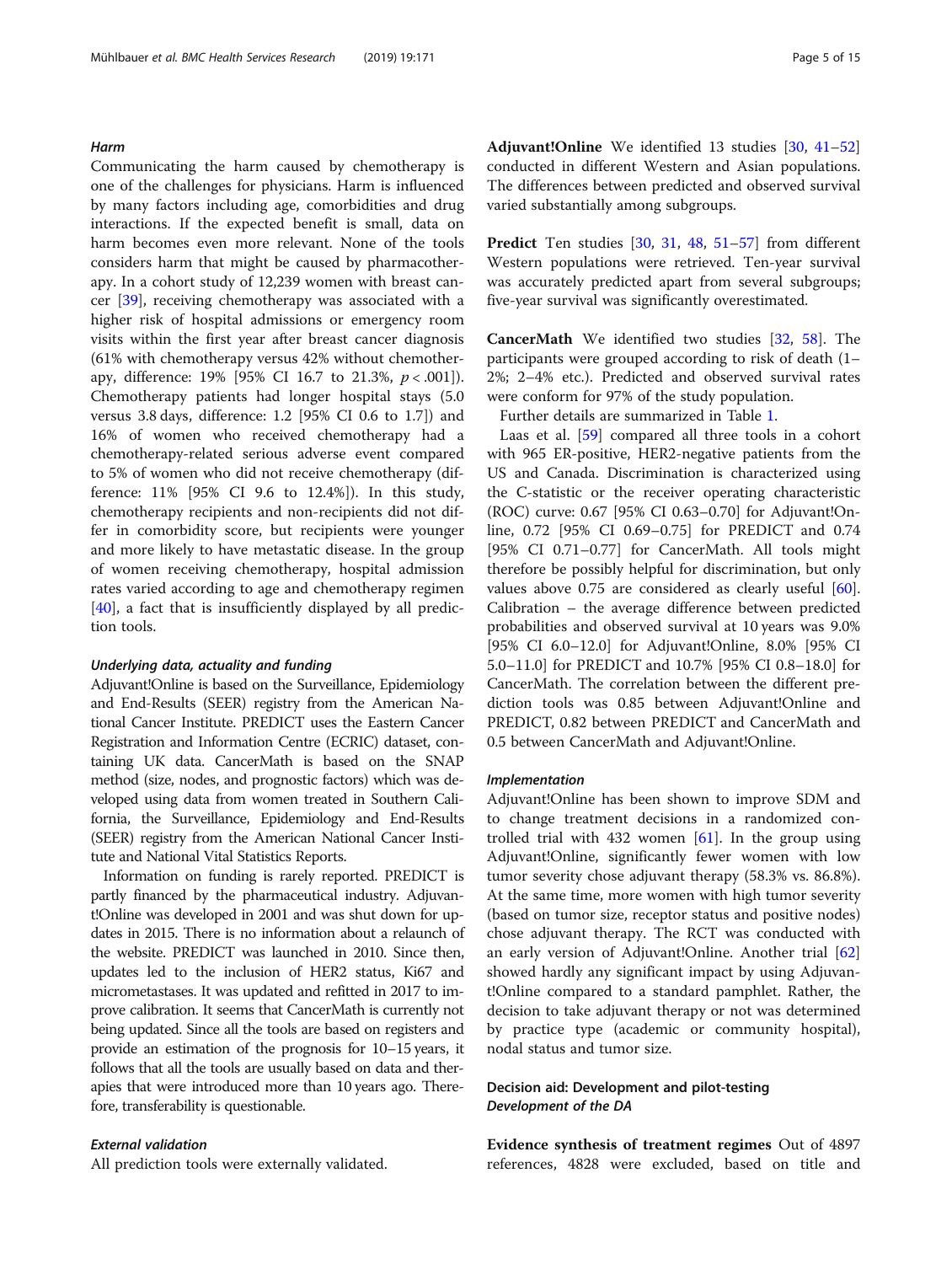# <span id="page-5-0"></span>Table 1 External validation of prediction tools

| <b>Execution variable of prediction tools</b><br>Author | Validation cohort                                                                                                                                                                                                                                                                                                                                                                                                                                           | Results                                                                                                                                                                                                                                                                                                                                                                                                                                                                                                                                                                                                                                                                                                                                                                                                                                                                    |
|---------------------------------------------------------|-------------------------------------------------------------------------------------------------------------------------------------------------------------------------------------------------------------------------------------------------------------------------------------------------------------------------------------------------------------------------------------------------------------------------------------------------------------|----------------------------------------------------------------------------------------------------------------------------------------------------------------------------------------------------------------------------------------------------------------------------------------------------------------------------------------------------------------------------------------------------------------------------------------------------------------------------------------------------------------------------------------------------------------------------------------------------------------------------------------------------------------------------------------------------------------------------------------------------------------------------------------------------------------------------------------------------------------------------|
| Adjuvant!Online                                         |                                                                                                                                                                                                                                                                                                                                                                                                                                                             |                                                                                                                                                                                                                                                                                                                                                                                                                                                                                                                                                                                                                                                                                                                                                                                                                                                                            |
| Campbell et al. (2009)<br>(version 8.0) [41]            | 1065 patients ≤85 years with T1-2, N0, M0 tumors<br>diagnosed between 1986 and 1996 at Churchill<br>Hospital in Oxford (UK).                                                                                                                                                                                                                                                                                                                                | For the whole cohort at 10 years, Adjuvant!Online<br>significantly overestimated OS (by 5.54%, $P = 0.001$ ),<br>BCSS (by 4.53%, P = 0.001), and EFS (by 3.51%, P = 0.001).<br>OS significantly overestimated for the following<br>parameters: age, menopausal status, Grade 2 + 3, nodal<br>involvement, tumor size 1-2 cm, ER+, local therapy, no<br>systemic therapy and hormone therapy only.                                                                                                                                                                                                                                                                                                                                                                                                                                                                          |
| de Glas et al. (2014) (version<br>8.0) [42]             | 2012 patients ≥65 years with early breast cancer<br>diagnosed between 1997 and 2004 in the western<br>Netherlands.                                                                                                                                                                                                                                                                                                                                          | Adjuvant!Online significantly overestimated 10-year<br><b>OS.</b> The difference between observed and predicted 10-<br>year overall survival was 9.8% ([95% CI 5.9-13.7], $p <$<br>0.0001, c-index 0.75). 10-year cumulative recurrence was<br>overestimated by 8.7% ([95% CI 6.7-10.7], p < 0.0001, c-<br>index 0.67) when comorbidity was defined as "average<br>for age". Definition of comorbidity by an expert panel re-<br>sulted in significant underestimation of 10-year OS by<br>$-17.1\%$ ([95% Cl $-21.0$ to $-13.2$ ], p < 0.0001, c-index<br>0.70) but accurate prediction of cumulative recurrence (-<br>0.7% [95% CI - 2.7-1.3], $p = 0.48$ , c-index 0.62).                                                                                                                                                                                               |
| Hajage et al. (2011) (version<br>$8.0)$ [43]            | I. 456 French patients with N0 M0 tumors diagnosed<br>between 1995 and 1996.<br>II. 295 Dutch patients with T1-2 N0 M0 tumors ≤52 years<br>diagnosed between 1984 and 1995.                                                                                                                                                                                                                                                                                 | I. No significant difference between predicted and<br>observed survival, but survival overestimated for women<br>receiving chemotherapy only.<br>II. 10-year OS was significantly overestimated by 13%<br>$(p = 0.00001)$ .                                                                                                                                                                                                                                                                                                                                                                                                                                                                                                                                                                                                                                                |
| Jung et al. (2013) (version<br>$8.0)$ [44]              | 699 Korean patients with T1-3, N0-3, M0 treated<br>between 1986 and 1999.                                                                                                                                                                                                                                                                                                                                                                                   | Adjuvant!Online significantly overestimated 10-year<br>OS by 11.1%, BCSS by 11.6% and EFS by 9.3% (all $p$ <<br>$0.001$ ).                                                                                                                                                                                                                                                                                                                                                                                                                                                                                                                                                                                                                                                                                                                                                 |
| Yao-Lung (2012) (version<br>$8.0)$ [45]                 | 559 Taiwanese patients treated between 1992 and<br>2001 with N0-3, M0                                                                                                                                                                                                                                                                                                                                                                                       | No significant differences in predicted OS in low-risk pa-<br>tients but overestimation of survival in high risk patients<br>(predicted:observed risk = 1.26; $p = 0.016$ )                                                                                                                                                                                                                                                                                                                                                                                                                                                                                                                                                                                                                                                                                                |
| Mook et al. (2009) (version<br>$(8.0)$ [46]             | 5380 patients with T1-3, M0 tumors diagnosed between<br>1987 and 1998 at the Netherlands Cancer Institute.                                                                                                                                                                                                                                                                                                                                                  | For the whole cohort, there were no significant<br>differences between predicted and observed 10-year OS<br>and BCSS. OS was significantly overestimated for<br>women $<$ 40 years and $\geq$ 70 years. BCSS was signifi-<br>cantly underestimated for women with mastectomy,<br>DCIS, and ER-. Tumor size and age resulted in overesti-<br>mation as well as underestimation of BCSS.<br>C-index was 0.70 for OS and 0.71 for BCSS.                                                                                                                                                                                                                                                                                                                                                                                                                                       |
| $5.0)$ [47]                                             | Olivotto et al. (2005) (version 4083 patients with T1-2, N0-1, M0 tumors diagnosed<br>between 1989 and 1993 in British Columbia (Canada).                                                                                                                                                                                                                                                                                                                   | No significant differences between predicted and<br>observed 10-year OS, BCSS and EFS. OS was signifi-<br>cantly overestimated for women < 35 years, with posi-<br>tive nodes and a combination of hormones and<br>chemotherapy. OS was underestimated for women<br>with negative nodes, without systemic therapy and BCS<br>$+ RT.$                                                                                                                                                                                                                                                                                                                                                                                                                                                                                                                                       |
| <b>PREDICT</b>                                          |                                                                                                                                                                                                                                                                                                                                                                                                                                                             |                                                                                                                                                                                                                                                                                                                                                                                                                                                                                                                                                                                                                                                                                                                                                                                                                                                                            |
| Candido Dos Reis (2017)<br>(version 2, refitted) [57]   | 5738 patients diagnosed between 1999 and 2003 in the<br>UK (ECRIC dataset)<br>1944 patients diagnosed between 1989 and 1998 from<br>the Nottingham/Tenovus Breast Cancer Study (NTBCS)<br>981 patients < 50 years from the Breast Cancer Outcome<br>Study of Mutation Carriers (BCOS) diagnosed between<br>1990 and 2000 with stage I-III breast cancer in the<br>Netherlands.<br>2609 patients diagnosed between 2000 and 2008 in the<br>UK (POSH dataset) | PREDICT significantly overestimated ACM in the POSH<br>dataset by 12% ( $p = 0.00$ ) and <b>BCSM</b> by 9% ( $p = 0.018$ ).<br>Non-breast cancer mortality was significantly overesti-<br><b>mated</b> by 57% ( $p < 0.001$ ) in the POSH dataset and sig-<br>nificantly <b>underestimated</b> by 19% ( $p = 0.039$ ) in the<br>NTBCS dataset.<br>Across all datasets, PREDICT significantly overestimated<br><b>BCSM</b> in ER+ women aged 20-29 years by 40% ( $p =$<br>0.0047) and in ER+ and ER- women with tumor size $\geq$ 5<br>mm by 35 and 33%, respectively ( $p = 0.04$ and $p = 0.00$ ).<br>BCSM was significantly underestimated in ER+ with<br>tumor size 0-9 mm by 35% ( $p = 0.024$ ).<br>Discrimination was better for ER+ than ER- in all datasets<br>(ER+: AUC from 0.741 in BCOS to 0.796 in ECRIC, ER-: AUC<br>from 0.632 in BCOS to 0.726 in ECRIC). |
| $2)$ [53]                                               | de Glas et al. (2016) (version 2012 patients ≥65 years with early breast cancer<br>diagnosed between 1997 and 2004 in the western                                                                                                                                                                                                                                                                                                                           | 5-year OS was <b>underestimated</b> in patients without<br>comorbidity (predicted:observed $OS = -3.7\%$ , [95% CI =                                                                                                                                                                                                                                                                                                                                                                                                                                                                                                                                                                                                                                                                                                                                                       |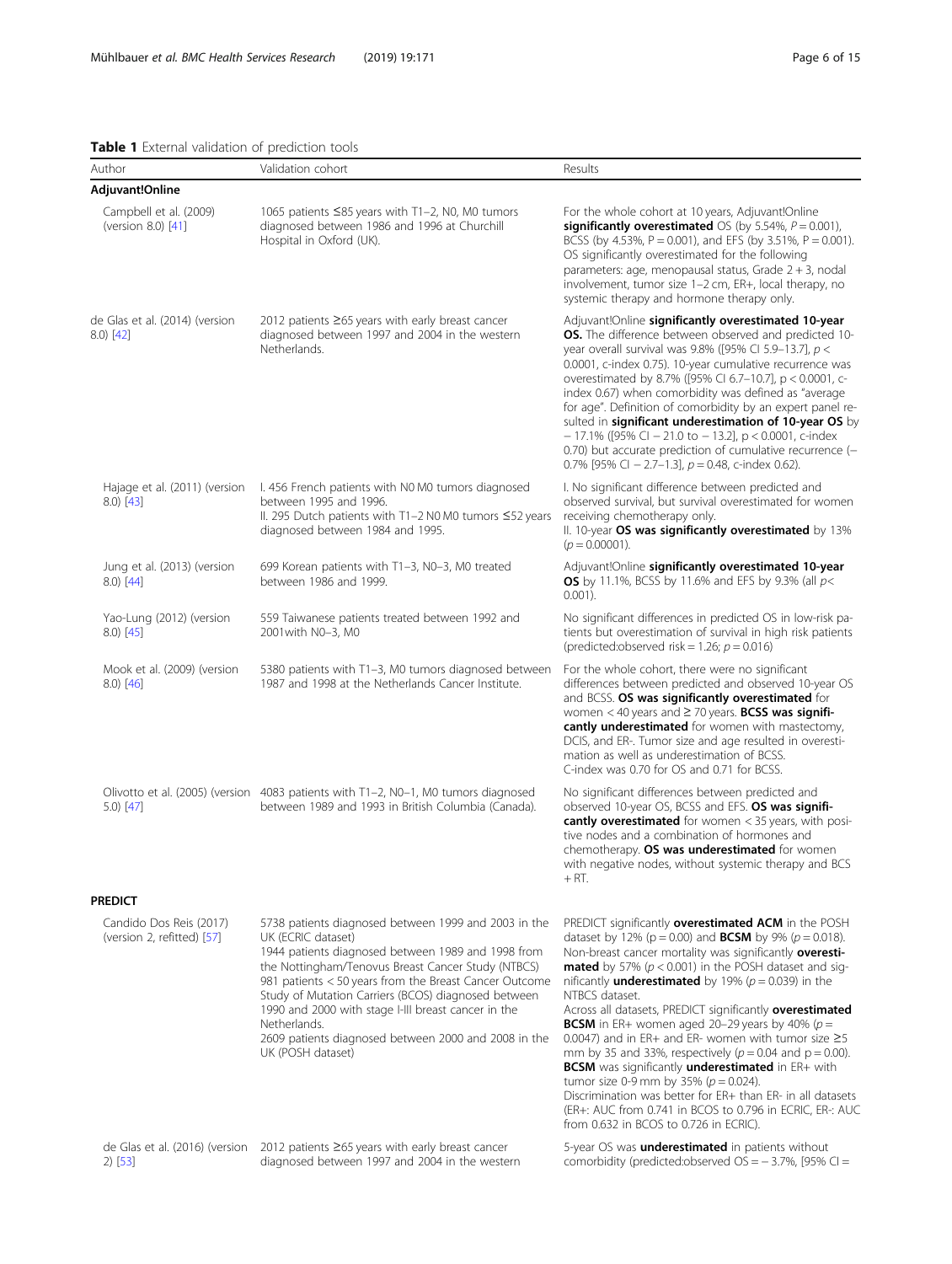# Table 1 External validation of prediction tools (Continued)

| Author                                                                                                               | Validation cohort                                                                                                                            | Results                                                                                                                                                                                                                                                                                                                                                                                                                                                                                                                                                                                                                                                                                                                                                                                                                                                                     |
|----------------------------------------------------------------------------------------------------------------------|----------------------------------------------------------------------------------------------------------------------------------------------|-----------------------------------------------------------------------------------------------------------------------------------------------------------------------------------------------------------------------------------------------------------------------------------------------------------------------------------------------------------------------------------------------------------------------------------------------------------------------------------------------------------------------------------------------------------------------------------------------------------------------------------------------------------------------------------------------------------------------------------------------------------------------------------------------------------------------------------------------------------------------------|
|                                                                                                                      | Netherlands.                                                                                                                                 | $-7.2$ to $-0.2$ ], $P = 0.040$ ), and <b>overestimated</b> in patients<br>with 4 or more comorbidities (predicted:observed OS<br>11.8%, [95% CI = 6.9-16.7], $p < 0.0001$ ).<br>10-year OS was <b>overestimated</b> in patients with 4 or<br>more comorbidities (predicted:observed $OS = 20.7\%$ , [95%]<br>$Cl = 15.8 - 25.6$ ]).<br>Overall, c-index of the predicted 5-year OS was 0.73, [95%<br>CI = 0.70-0.75], and for 10-year OS 0.74, [95% CI = 0.72-<br>$0.76$ ].                                                                                                                                                                                                                                                                                                                                                                                                |
| Maishman et al. (2015)<br>(version $2$ ) [54]                                                                        | 3000 patients ≤40 years diagnosed in the<br>UK between 2000 and 2008.                                                                        | PREDICT provided accurate long-term (8- and 10-year)<br>survival estimates for younger women.<br>Five-year estimates were less accurate, with the tool<br>significantly overestimating survival by 5% overall, and<br>in subgroups of patients with ER+ tumors, grade 2,<br>tumors $\geq$ 1 cm or patients receiving a combination of<br>hormone and chemotherapy. OS was also overestimated<br>for patients receiving second and third generation<br>chemotherapy. PREDICT significantly underestimated<br>5-year survival by 25% among patients with ER-tumors<br>and patients receiving trastuzumab.<br>PREDICT significantly underestimated 10-year OS in pa-<br>tients with ER- tumors, grade 3, tumors $>$ 5 cm, and in<br>patients receiving chemotherapy alone. C-index was 0.72<br>vs 0.69 for ER+ vs ER- at 10 years.                                             |
| Wishart et al. (version 1)<br>$(2010)$ [31]                                                                          | 5468 patients diagnosed between 1999 and<br>2003 in the UK                                                                                   | 5-year OS was <b>significantly underestimated</b> by 1.6% (p<br>$= 0.004$ ) but no difference between predicted and<br>observed survival at 8 years. C-index was 0.81 for ER+ and<br>0.75 for ER-.                                                                                                                                                                                                                                                                                                                                                                                                                                                                                                                                                                                                                                                                          |
| Wishart et al. (version 3)<br>$(2014)$ [55]                                                                          | 1726 patients diagnosed between 1989 and<br>1998 in Nottingham (UK).                                                                         | No significant differences between predicted and<br>observed breast cancer deaths. C-index was 0.77.                                                                                                                                                                                                                                                                                                                                                                                                                                                                                                                                                                                                                                                                                                                                                                        |
| 1480 Chinese, Malay and Indian patients treated<br>Wong et al. (2015) [56]<br>between 1998 and 2006 with stage I-III |                                                                                                                                              | No significant differences between predicted and<br>observed breast cancer deaths but overestimated OS for<br>patients < 40 years (5-year OS by 6.8% and 10-year OS by<br>17.2%.). 5-year OS was underestimated for women with-<br>out nodal involvement by 3.2%, for ER- by 6% and for<br>Her2+ by 6.6%. 10-year OS was overestimated for Her2-<br>negative by 9.9%.<br>C-index for 5-year OS 0.78 [95% CI: 0.74-0.81] and for 10-<br>year OS 0.73 [95% Cl: 0.68-0.78].                                                                                                                                                                                                                                                                                                                                                                                                    |
| Direct comparisons of two clinical prediction tools                                                                  |                                                                                                                                              |                                                                                                                                                                                                                                                                                                                                                                                                                                                                                                                                                                                                                                                                                                                                                                                                                                                                             |
| Engelhardt et al. (2017) [48]<br>PREDICT (version 1.3)                                                               | 2710 women < 50 years from the Netherlands<br>Adjuvant!Online (version 8.0) with unilateral breast cancer diagnosed between<br>1990 and 2000 | ACM: Adjuvant!Online significantly underestimated<br>ACM by $-2\%$ [95% CI: $-3.7$ to $-0.3$ ; $p = 0.02$ ], PREDICT<br>tends to <b>underestimate</b> ACM but not significantly (only<br>significant for women ≤35 years, good prognosis (stage<br>1, T1, N0)). PREDICT overestimated ACM for poor<br>prognosis by 2.6-9.4% (stage 3, T3, N1) and 2.2% for Her<br>2 positive patients. C-index PREDICT = 0.70, Adjuvant!On-<br>line $=0.69$ .<br>BCSM: PREDICT significantly overestimated BCSM by<br>3.2% (95% Cl: 0.8 to 5.6; $p = 0.007$ ). With Adjuvant!Online,<br>there is no difference between predicted and observed<br>BCSM but it significantly overestimated BCSM in<br>various subgroups. C-index PREDICT = 0.73, Adjuvant!On-<br>line $=0.72$ .<br>For both tools, calibration curves were accurate for<br>women with predicted 20-40% mortality probability. |
| Hearne et al. (2015) [49]<br>Adjuvant!Online (and NPI)                                                               | 92 women < 40 years treated in the UK between<br>1998 and 2007.                                                                              | No significant difference between predicted and<br>observed survival.                                                                                                                                                                                                                                                                                                                                                                                                                                                                                                                                                                                                                                                                                                                                                                                                       |
| Quintyne et al. (2013) [50]<br>Adjuvant!Online (and NPI)                                                             | 77 women with early breast cancer treated in<br>Ireland in 2002.                                                                             | Predicted 10-year OS was 72.9%, while observed OS was<br>81.8%. NPI<br>prognostic groups did not separate as well ( $P > .05$ ), and<br>the Adjuvant! Online groups separated better ( $P < .05$ ).                                                                                                                                                                                                                                                                                                                                                                                                                                                                                                                                                                                                                                                                         |
| Plakhins et al. (2013) [51]                                                                                          | 71 Latvian BRCA-1 patients treated between                                                                                                   | Both tools significantly underestimated OS.                                                                                                                                                                                                                                                                                                                                                                                                                                                                                                                                                                                                                                                                                                                                                                                                                                 |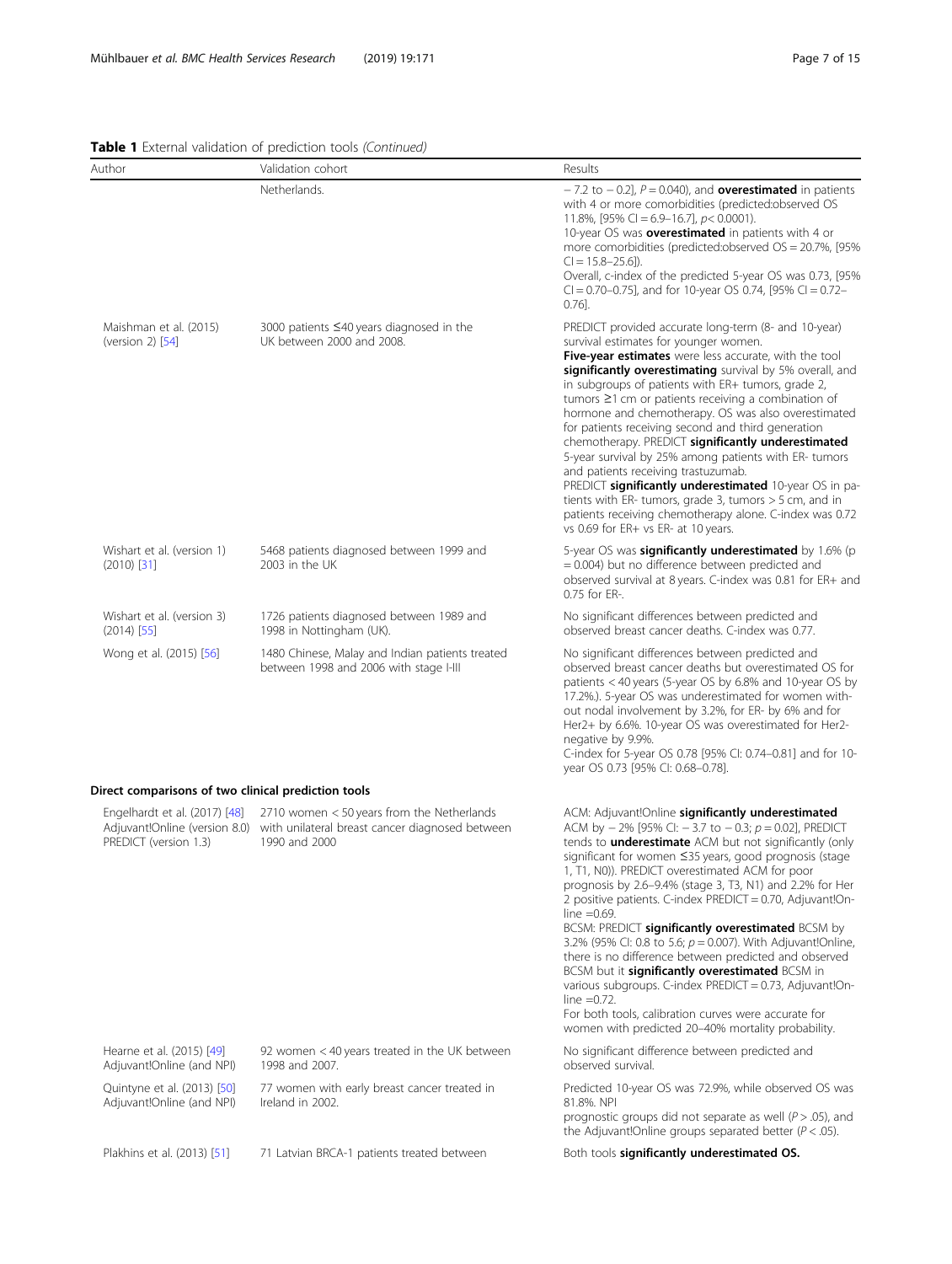|  |  |  |  |  |  |  | Table 1 External validation of prediction tools (Continued) |
|--|--|--|--|--|--|--|-------------------------------------------------------------|
|--|--|--|--|--|--|--|-------------------------------------------------------------|

| Author                                                                                                  | Validation cohort                                                                                                                                                                                                                                                                                                                                                                                                                                                                                                                                                                                                                                                                                                                                                                                                                                                                                                                                                                                                                                                                                                                     | Results                                                                                                                                                                                                                                                                                                                                                                                                                                       |
|---------------------------------------------------------------------------------------------------------|---------------------------------------------------------------------------------------------------------------------------------------------------------------------------------------------------------------------------------------------------------------------------------------------------------------------------------------------------------------------------------------------------------------------------------------------------------------------------------------------------------------------------------------------------------------------------------------------------------------------------------------------------------------------------------------------------------------------------------------------------------------------------------------------------------------------------------------------------------------------------------------------------------------------------------------------------------------------------------------------------------------------------------------------------------------------------------------------------------------------------------------|-----------------------------------------------------------------------------------------------------------------------------------------------------------------------------------------------------------------------------------------------------------------------------------------------------------------------------------------------------------------------------------------------------------------------------------------------|
| Adjuvant!Online (version 8.0)<br>and PREDICT                                                            | 2000 and 2008.                                                                                                                                                                                                                                                                                                                                                                                                                                                                                                                                                                                                                                                                                                                                                                                                                                                                                                                                                                                                                                                                                                                        | Adjuvant!Online underestimated 10-year OS (predicte-<br>d:observed - 9.75%; [95% CI = $-$ 13.93 to $-$ 5.57]; p <<br>0.0001) and BCSS (predicted:observed $-$ 8.64%; [95% CI =<br>$-$ 12.88 to $-$ 4.39]; p < 0.0001). PREDICT underestimated 5-<br>year OS (predicted:observed $-6.67\%$ [95% CI = $-10.14$ to<br>$-$ 3.19]; p < 0.0001) and 10-year OS (predicted:observed $-$<br>10.21%; [95% CI = $-$ 14.93 to $-$ 5.47]; $p < 0.0001$ ). |
| Wishart et al. (2011) [52]<br>PREDICT (version 1)<br>Adjuvant!Online (version 8.0)                      | 3140 patients with stage I or II tumors diagnosed<br>between 1989 and 1993 in British Columbia (Canada).                                                                                                                                                                                                                                                                                                                                                                                                                                                                                                                                                                                                                                                                                                                                                                                                                                                                                                                                                                                                                              | No significant differences in 10-year OS or BCSS.<br>C-index for PREDICT and Adjuvant!Online for OS was<br>0.709 vs 0.712 and for BCSS 0.723 vs. 0.727 respectively.                                                                                                                                                                                                                                                                          |
| Wishart et al. (2012) [30]<br>PREDICT (version 2, "PREDICT<br>$^{+''}$<br>Adjuvant!Online (version 8.0) | 1653 patients with stage I or II tumors and known Her2<br>No statistically significant differences in 10-year OS for<br>status diagnosed between 1989 and 1993 in British<br>Adjuvant!Online, but OS was underestimated for PRE-<br>Columbia (Canada).<br>DICT by 8.8% ( $p = 0.04$ ) and PREDICT+ by 8.4% ( $p = 0.05$ ).<br>In women aged 20-35 years, all models underestimated<br>OS by 32%. 10-year BCSS was underestimated by Adju-<br>vant!Online by 14% ( $p = 0.01$ ) but no significantly differ-<br>ences for PREDICT or PREDICT+. In women aged 20-35<br>years, all models underpredicted survival by 32%.<br>In HER2-positive women, there were no significant differ-<br>ences in predicted and observed OS. There were no sig-<br>nificant differences in breast cancer specific deaths with<br>PREDICT and PREDICT+. Adjuvant!Online underestimated<br>survival by 29% (53 vs 75, p = 0.01).<br>Across all risk categories, calibration was good for<br>Adjuvant!Online (goodness-of-fit, $p = 0.51$ ), and<br>reasonable for PREDICT+ (goodness-of-fit, $p = 0.042$ ) and<br>Predict (goodness-of-fit, $P = 0.032$ ) |                                                                                                                                                                                                                                                                                                                                                                                                                                               |
| <b>CancerMath</b>                                                                                       |                                                                                                                                                                                                                                                                                                                                                                                                                                                                                                                                                                                                                                                                                                                                                                                                                                                                                                                                                                                                                                                                                                                                       |                                                                                                                                                                                                                                                                                                                                                                                                                                               |
| Chen et al. (2009) [58]                                                                                 | 362,491 patients from SEER dataset                                                                                                                                                                                                                                                                                                                                                                                                                                                                                                                                                                                                                                                                                                                                                                                                                                                                                                                                                                                                                                                                                                    | Predicted and observed survival agreed within 1% for<br>patients with a chance of death up to 48%, which<br>comprised 97% of the study population. For the<br>remaining 3%, predicted and observed survival rates<br>agreed within 7%.                                                                                                                                                                                                        |
| Michaelsson (2011) [32]                                                                                 | 293,576 patients from SEER dataset diagnosed after 1987<br>24,771 patients diagnosed at the Massachusetts General<br>and Brigham and Women's Hospitals (Partners dataset)<br>$(1968 - 2007)$ .                                                                                                                                                                                                                                                                                                                                                                                                                                                                                                                                                                                                                                                                                                                                                                                                                                                                                                                                        | Predicted and observed survival agreed within 2% for the<br>97% of patients with up to a 48% risk of death, while for<br>the remaining 3% of patients with greater than a 48%<br>chance of death, the expected and observed survival<br>values for each group agreed within 7%.<br>Partners dataset: data not reported.                                                                                                                       |

ACM: all-cause mortality. BCS: breast conserving surgery. BCSM: breast cancer specific mortality. BCSS: breast cancer specific survival. EFS: event-free survival. NPI: Nottingham Prognostic Index. OS: overall survival. RT: radiotherapy

abstract. Sixty-nine references were read in full text. Only four trials compared endocrine therapy directly to chemo-endocrine therapy [\[63](#page-13-0)–[66\]](#page-14-0), only one trial fulfilled the inclusion criteria [\[66](#page-14-0)–[68\]](#page-14-0). In this trial, CMF (cyclophosphamide, methotrexate, 5-fluorouracil) was compared to tamoxifen as endocrine therapy. Since CMF is no longer offered as first line therapy we searched for further studies comparing CMF and tamoxifen to other regimes plus tamoxifen. The only study identified used underdosed chemotherapy and was therefore excluded [[69\]](#page-14-0). Meta-analyses assume an additional  $15-20\%$  reduction in mortality from anthracycline-based chemotherapy compared to CMF [\[70](#page-14-0), [71\]](#page-14-0). However, these assumptions are based on data that also include women with hormone receptor-negative breast cancer or women receiving endocrine therapy over less than 5 years. The effect of anthracycline-based chemotherapy compared to

CMF for women addressed in the DA is therefore uncertain and we refrained from displaying direct comparisons between the two regimes. Hence, data from the study comparing CMF and tamoxifen directly were included, even though the use of CMF is not common in breast cancer treatment any more. In designing the DA, we put a lot of effort into the explanation of the strength and limitations of this approach. In addition, data comparing anthracyclines plus tamoxifen versus a combination of anthracyclines, taxanes and tamoxifen was included. The data on the side effects of chemotherapy compared to endocrine therapy was insufficient and was therefore taken from Cochrane reviews, even though they were partly based on women with metastasized breast cancer [\[72](#page-14-0)–[74\]](#page-14-0).

Tamoxifen was the only endocrine therapy in trials with placebo comparison. Therefore, risks and benefits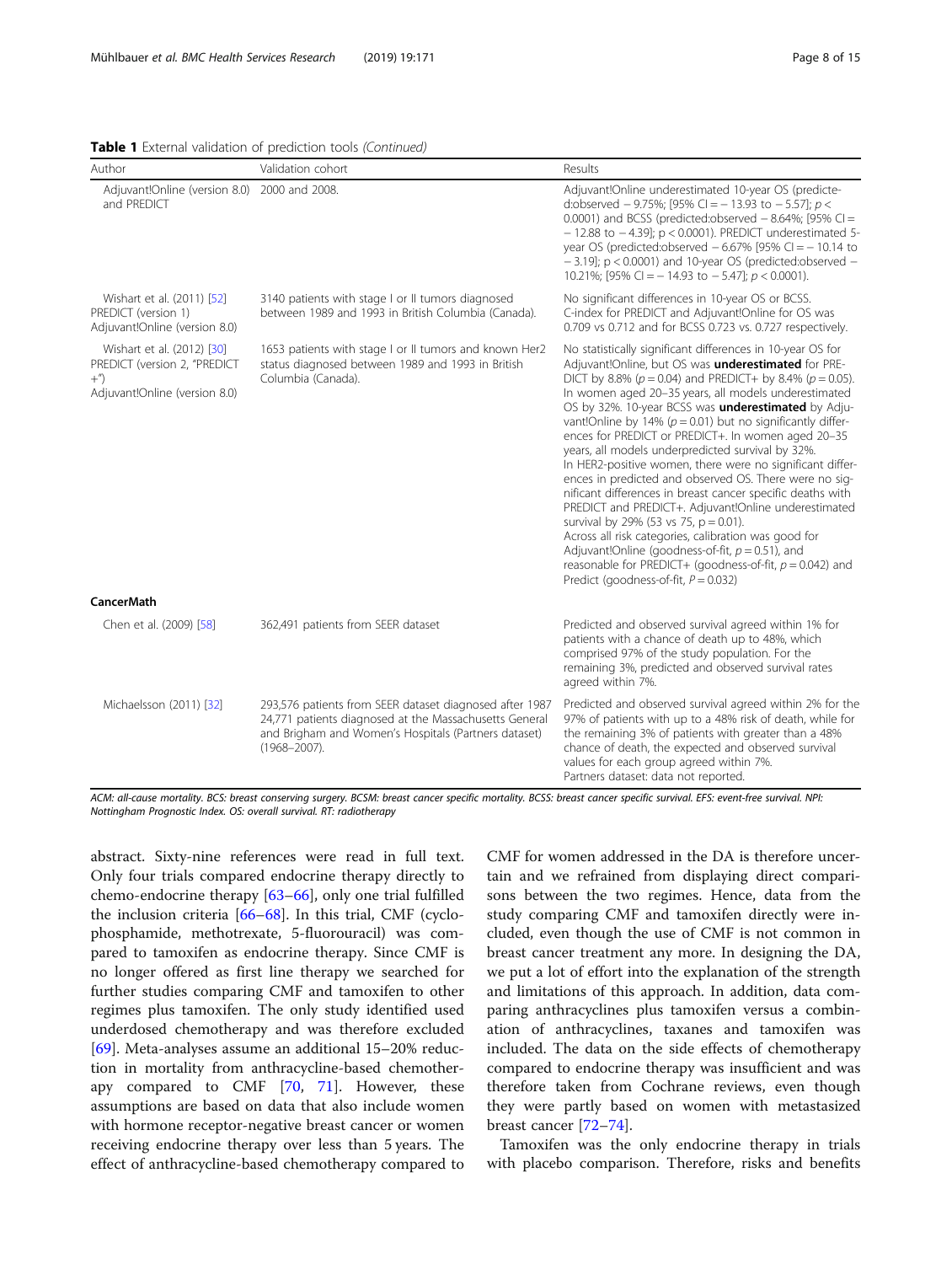<span id="page-8-0"></span>of aromatase inhibitors were only presented in comparison with tamoxifen [[75\]](#page-14-0).

Prognosis To display individual prognosis rather than cancer specific prognosis only, we provided data on the influence of age and comorbidities on breast-cancer and overall survival (Fig. 1). The underlying data is based on an analysis of SEER registry data [\[8](#page-12-0)], even though transferability in non-US populations is uncertain. To set breast cancer patient mortality rates in context and to provide the "baseline" risk of death depending on age, statistical data on the 5-year risk of death in the general population in Germany for different age groups was displayed [[76\]](#page-14-0).

# Pilot-testing

Focus group interviews Four focus groups were conducted including a total of 20 breast cancer patients (1–8 per interview), each interview lasting approximately two hours. The mean age was 60 years (range 32–77). The

groups consisted of women with various educational and occupational backgrounds (secondary school nine years:  $n = 5$ ; secondary school ten years:  $n = 7$ ; university entrance diploma:  $n = 8$ ; vocational training:  $n = 10$ ; professional school:  $n = 6$ ; university graduate:  $n = 3$ ; untrained: n = 1). Seven women were currently employed, 19 had received surgery, 16 radiation therapy, 16 endocrine therapy and 13 chemotherapy. When asked about information access, 17 used leaflets and booklets to receive information on health topics, 15 the internet, 13 self-help groups and 12 other media (TV, video, magazines, and newspaper). The frequency of internet use varied: Eight women indicated using the internet on a daily base, five several times a week, four several times per month and three did not use it at all.

The main modifications concerned layout and legend of the bar chart on prognosis, layout and structure of the chapter on chemotherapy and the presentation of side effects.

In general, the DA was found to be helpful, informative and interesting. Some women were pleased and encouraged to be invited to take part in the decision-making process.

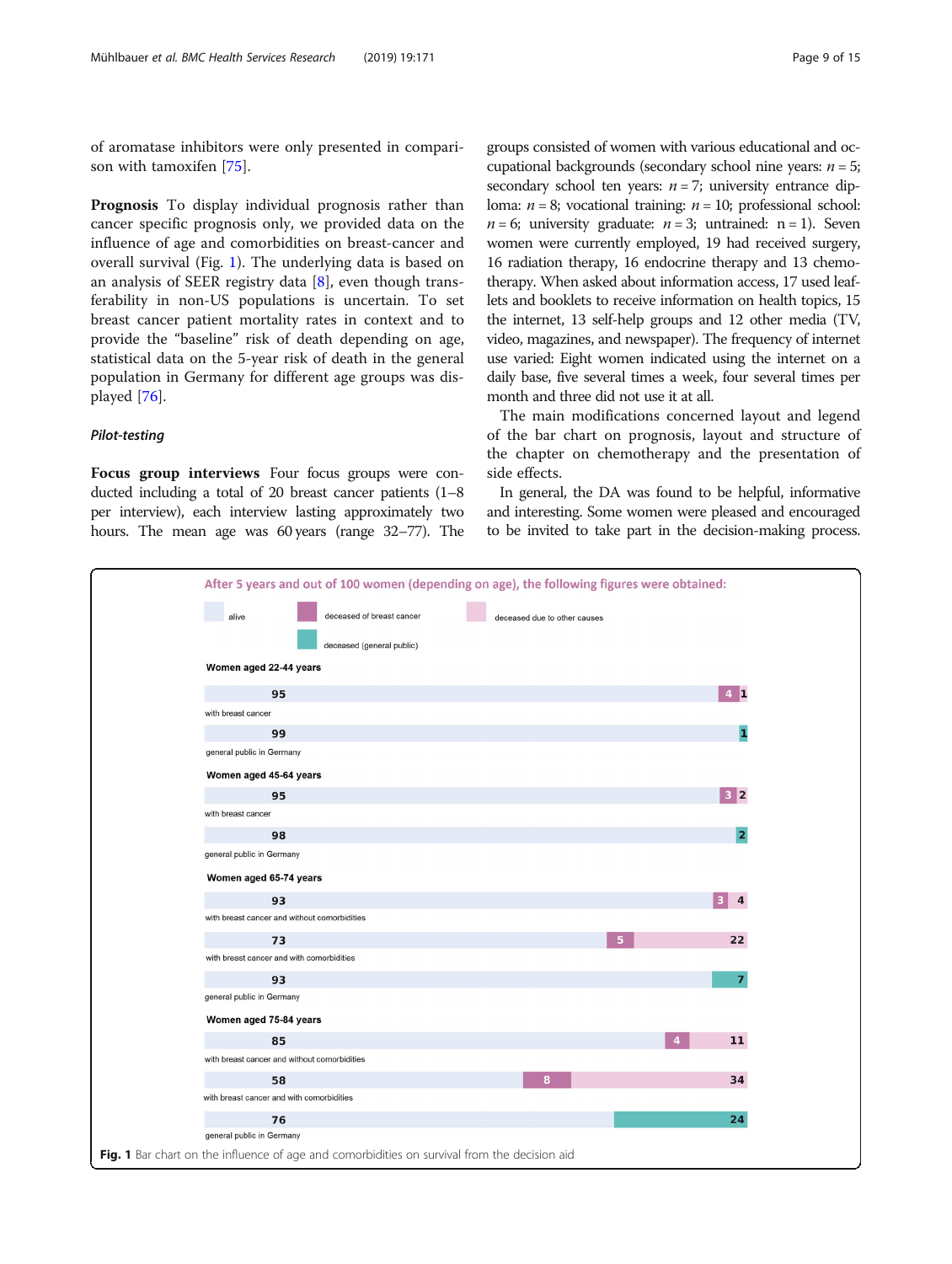Further comments from focus group interviews are summarized in Table 2.

Two external experts reviewed the DA: One breast cancer activist and one gynecologist.

Online survey Informed consent was provided by 102 women, of whom 86 completed the survey (drop-out rate 16%). Nine participants discontinued when they saw the two pages from the DA, five during the questions and two when asked socio-demographic questions.

The participants completing the survey had an average age of 51 years (27–76 years), 64% had a university entrance diploma, and 26% had graduated from university. All the participants indicated that they spoke German at home. The overall rate of correct responses was 90.5% with ranges between 84 and 95% for individual questions (see Table [3\)](#page-10-0).

# **Discussion**

The SPUPEO DA for women with early, hormone receptor-positive breast cancer is the first evidence-based DA presenting data on the influence of age and comorbidities on the overall prognosis. We have shown that it is feasible to include data on individual survival in DAs and that women with breast cancer are able to understand the information provided.

Prediction tools can be helpful for SDM [[61](#page-13-0)]. However, none of the identified online clinical prediction tools fulfills the requirements for providing all the necessary information to allow SDM. A major deficit is the lack of information on comorbidities and competing risks of

Table 2 Comments from focus group interviews

| Category      | Explanation                                                                                                                                                                                                                                                                                                                         | Quotes                                                                                                                                                                                                                                                                                                                                                                                                                                                                                                                                                                                                                                                                                                                                                                                                                                                                                                                                                                                                                                    |
|---------------|-------------------------------------------------------------------------------------------------------------------------------------------------------------------------------------------------------------------------------------------------------------------------------------------------------------------------------------|-------------------------------------------------------------------------------------------------------------------------------------------------------------------------------------------------------------------------------------------------------------------------------------------------------------------------------------------------------------------------------------------------------------------------------------------------------------------------------------------------------------------------------------------------------------------------------------------------------------------------------------------------------------------------------------------------------------------------------------------------------------------------------------------------------------------------------------------------------------------------------------------------------------------------------------------------------------------------------------------------------------------------------------------|
|               | Comprehension At first sight, the presentation of data from studies using<br>outdated chemotherapy regimens is not comprehensible to<br>women. This view changed during the discussion. The fact that<br>women receive support from decision coaches was highly<br>appreciated and therefore no further modification was necessary. | "When reading this brochure, I understood what happened to me<br>back then."<br>The women comprehended that in certain age groups, "breast<br>cancer doesn't account for many deaths".<br>"It cannot be an important piece of information that something is<br>not being used anymore". "Why should I be interested in this<br>information?" The information was found to be "outdated", "of<br>no great importance/relevancy", "dead weight". "It might be<br>interesting from a scientific perspective, but it doesn't help." One<br>patient had also the hope "that recent chemotherapy regimens<br>are better".<br>"I had disposed of this as being too old. However, after the<br>explanation from the experts, it looks very different. But now I find<br>it interesting." "At first I thought: [data] from the last century?<br>What is that supposed to be? But now I understand. It gives you a<br>clue."                                                                                                                        |
| Length/extent | The women judged the length of the decision aid differently.<br>They had concerns that the amount of information is too much<br>just after having received the diagnosis. However, the decision<br>aid consists of two parts and only the first part contains the<br>information relevant for making a treatment decision.          | "When I was first flicking through the pages, it didn't overburden<br>me. With the size of the brochure and the front size, it makes you<br>want to read it."<br>"The structure is very well done. Clearly arranged, everything is well<br>presented so that I as a layperson can understand it."<br>"When you have just received your diagnosis, it is an awful lot to<br>read."<br>"For me, this would have been too much [information]."                                                                                                                                                                                                                                                                                                                                                                                                                                                                                                                                                                                               |
| Acceptance    | Most of the women appreciated the decision aid and were very<br>happy to be invited to participate in shared decision-making.<br>However, some women were opposed to dealing with content<br>addressing mortality.                                                                                                                  | "What a pity that I didn't have this brochure last year. I found it<br>very good and very helpful."<br>"I didn't have this information"<br>"I can't say that I knew as much back in 2007 as is written in this<br>brochure."<br>"I wish I had had such a decision aid".<br>"When I read 'decision aid for women' I thought: Oh, that's great, I<br>can take part in decision-making."<br>"You need lots of support and the courage to oppose to the<br>doctor and to say 'I don't want this' () and that with brochures<br>like this the inhibition threshold is reduced by saying 'you've got a<br>right to take part in the decision". The information on prognosis<br>was found to be "helpful", "calming" and "lifting up spirits/<br>invigorating".<br>"(I) don't want to know all this".<br>"I don't know if I would have wanted to know how many women<br>die."<br>"When I read: 'death due to breast cancer' - oh my god, I closed<br>the thing [brochure]. I don't want to know about that. When I<br>read that, I feel queasy." |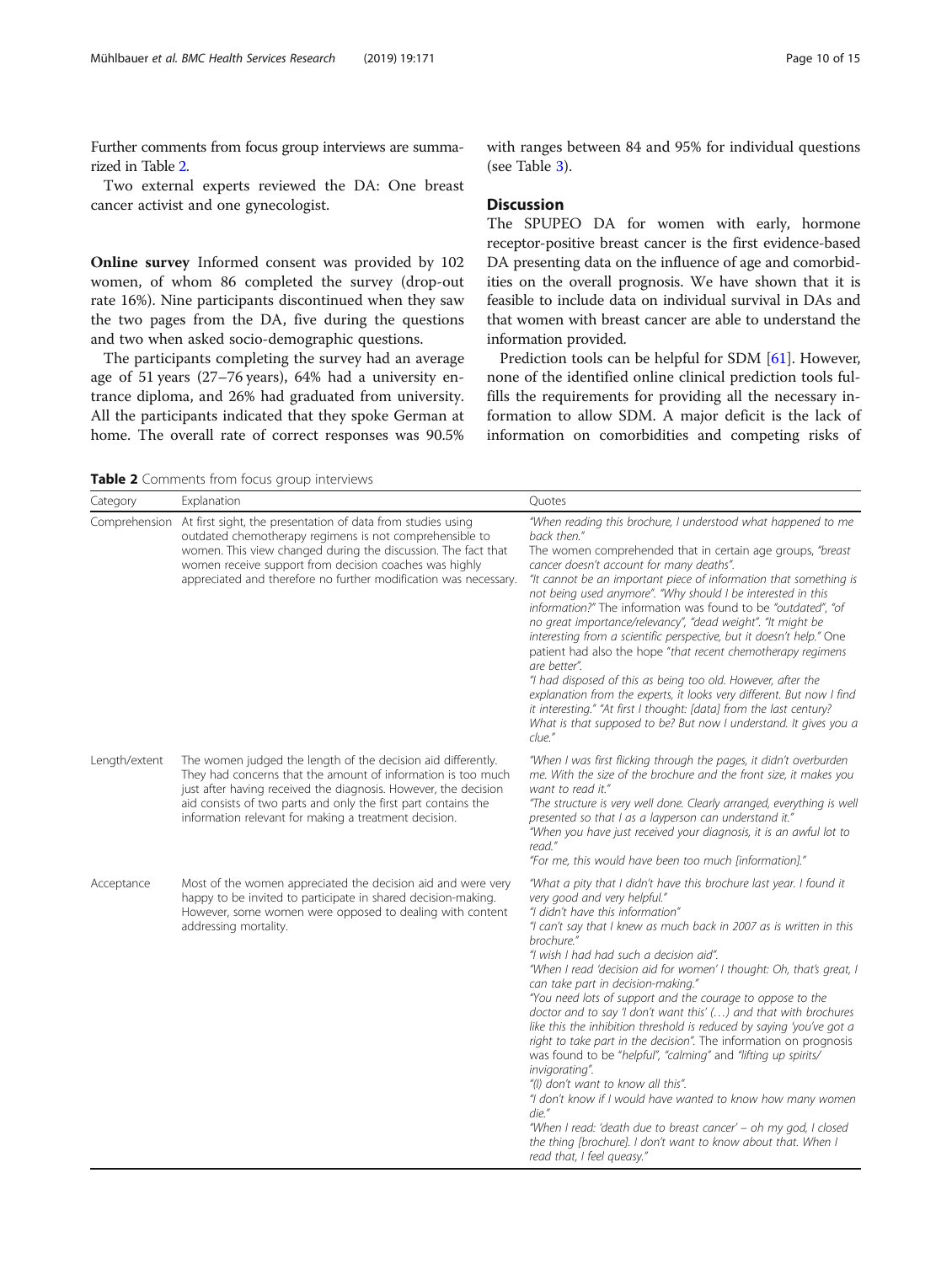# <span id="page-10-0"></span>**Table 3** Multiple-choice questions and responses of 86 participants completing the survey

| Questions and distractors (correct answer in bold)                                                                                                                                                                                                                                                                                                                                                                                                                  | Correct responses (n, probability<br>of success % [95% CI]) | Incorrect<br>responses (n) | Missing<br>responses<br>(n) |
|---------------------------------------------------------------------------------------------------------------------------------------------------------------------------------------------------------------------------------------------------------------------------------------------------------------------------------------------------------------------------------------------------------------------------------------------------------------------|-------------------------------------------------------------|----------------------------|-----------------------------|
| 1a: Out of 100 women aged 22-44 years with breast cancer - how many of them are 78, 95% [0.88; 0.99]<br>alive after 5 years?<br>(99 / 95 / 4 / 1)                                                                                                                                                                                                                                                                                                                   |                                                             | 4                          | 4                           |
| 1b: Out of 100 women aged 45–64 years with breast cancer – how many of them<br>have died from other reasons than breast cancer after 5 years?<br>(2/3/93/96)                                                                                                                                                                                                                                                                                                        | 73, 89% [0.80; 0.95]                                        | 9                          | 4                           |
| 2: Women aged 65–74 years with breast cancer and other severe comorbidities can<br>die of breast cancer or of other causes. Which statement concerning the risk of dying<br>for these women is correct?<br>They die more often from other causes than of breast cancer.<br>They die more often of breast cancer than from other causes.<br>As many women die of breast cancer as from other causes.<br>The graphic does not supply an answer the question.          | 78, 94% [0.86; 0.98]                                        | 5                          | 3                           |
| 3: Women aged 75-84 years with breast cancer and without comorbidities: Which<br>statement concerning the risk of dying for these women is correct?<br>They die more often of breast cancer than from other causes.<br>As many women die of breast cancer as from other causes.<br>Despite having breast cancer, less women die compared to the general public.<br>Women without comorbidities die as often of breast cancer as women with severe<br>comorbidities. | 68, 84% [0.74; 0.91]                                        | 13                         | 5                           |

All questions refer to Fig. [1](#page-8-0)

death in order to calculate the individual prognosis and possible treatment benefit. None of the prediction tools considers harm due to adjuvant therapy, either. Several studies have shown the impact of comorbidities on survival [[8,](#page-12-0) [77](#page-14-0), [78\]](#page-14-0). Neither Adjuvant!Online nor PREDICT accurately predicted survival in an elderly cohort with comorbidities. This is probably due to an underrepresentation of elderly patients with functional impairments in the cohort used to develop the model [[53](#page-13-0)]. In the elderly, comorbidity and functionality appear to be more informative for characterizing a patient than chronological age.

# Strengths and limitations

Our study has several strengths. The DA was developed and pilot-tested in accordance with the UK Medical Research Council's guidance, with EBPI [\[9,](#page-12-0) [10](#page-12-0)] and IPDAS [[23\]](#page-13-0) criteria and evaluated in focus groups according to COREQ [\[25](#page-13-0)]. It is an important innovation for displaying individual prognosis in a DA for early breast cancer. Results from focus group interviews and the online survey with breast cancer patients show that the information presented is well understood.

The study also has limitations. Data on the influence of age and comorbidities on survival for women with breast cancer are based on US SEER registry data and are therefore just approximations. Besides the uncertainties inherent to all registry data making them only rough estimates, transferability to other countries and healthcare systems is also uncertain. Moreover, our DA addresses women with early hormone-receptor positive, HER2-negative breast cancer whereas SEER data only distinguishes between localized, regional and distant stages of breast cancer.

The DA was developed as a brochure. However, a digital, interactive decision tool is presumably more user-friendly, since patients then only get to see the data concerning themselves. A prediction tool containing data on individual survival is therefore warranted and should be tested in further studies.

The focus group interviews and the online survey were carried out with women from self-help groups. All the women had already made a decision on their cancer treatment and are therefore not in the same situation as the target audience. Moreover, women who get involved in self-help groups have probably better knowledge on cancer therapy and their interest in the topic might be above-average. Still, since women with a broad range of education participated, we believe that the DA is generally easy to comprehend.

Online surveys have a high risk of selection bias. The participants were very well educated, and understanding might differ in other patient samples. However, the DA is part of a concept where specially qualified nurses will support women in their decision-making process [\[12](#page-12-0)]. Therefore, women will not be left alone with the information.

# Meaning of the study results

An accurate prognosis is as essential for SDM as a correct diagnosis, but probably harder to achieve [[79\]](#page-14-0). Appropriate treatment decisions presuppose accurate prognosis, but data thereon are often not available or have severe limitations such as uncertain transferability.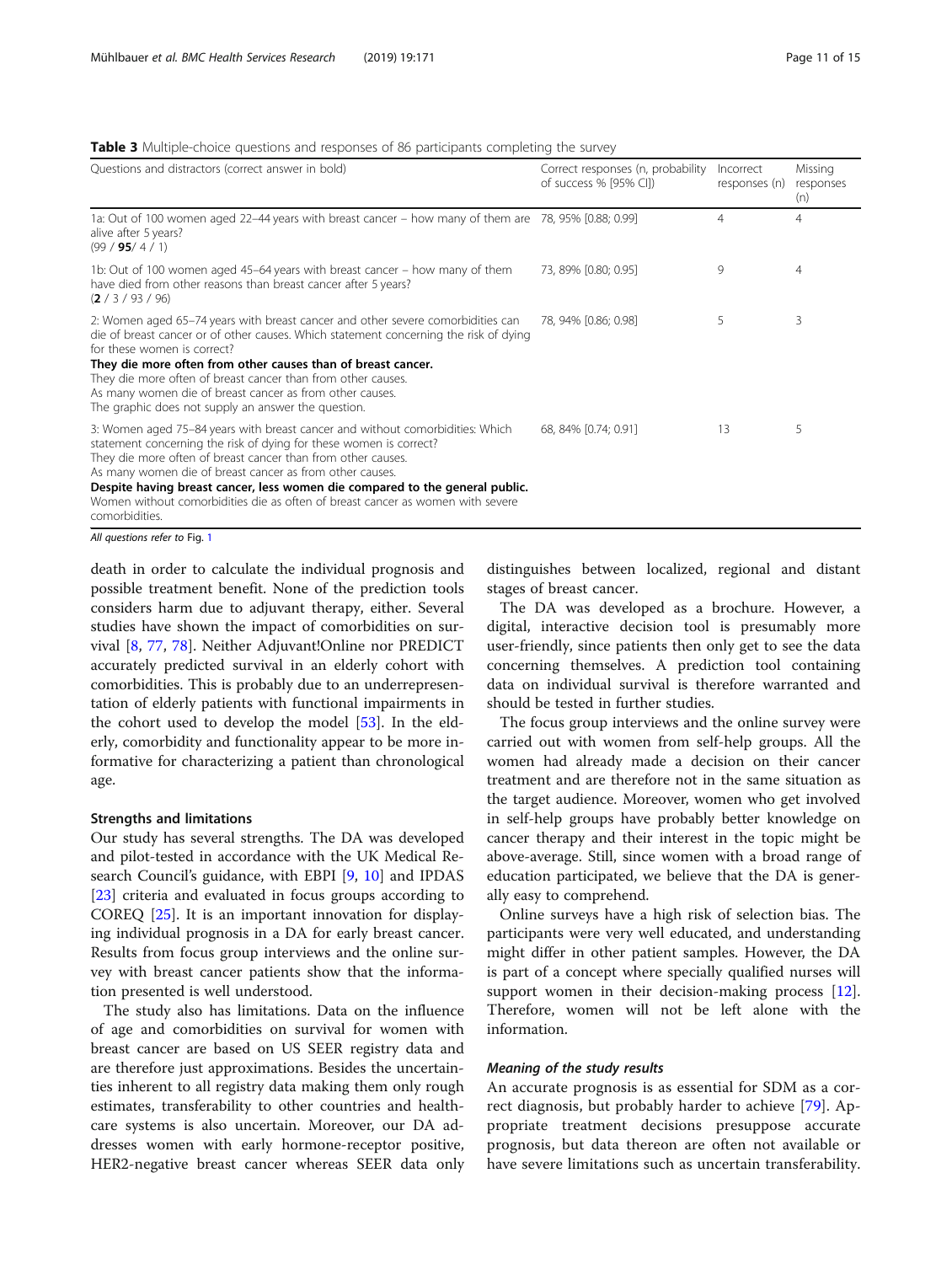<span id="page-11-0"></span>As a consequence, physicians have to estimate the prognosis. Presumably, these estimates are often based on intuition and clinical experience only [[60\]](#page-13-0). Data from RCTs would be necessary to show whether estimates based on clinicians' experience differ significantly from estimates based on algorithms and whether this results in different clinical outcomes. Either way, physicians should also take into account patients' individual baseline risks. Moreover, they need to consider to which extent prediction tools over- or underestimate benefit and harm in different patient groups. For some patient groups, e.g. with several comorbidities, the database for estimating prognosis may be particularly unreliable. It is within these "grey zones" that the likelihood of an incorrect prognosis arises, resulting in an incorrect starting point for SDM [[79\]](#page-14-0). If physicians use calculators to estimate prognosis and treatment outcomes, they should be aware of discrimination, calibration and how they influence the results [\[60](#page-13-0), [79\]](#page-14-0).

The impact of clinical parameters in prediction tools on prognosis remains unclear. However, risk scores for other diseases - like the Framingham score for coronary heart disease  $[80]$  $[80]$  - have shown that prediction tools do not necessarily improve if more parameters are added. Among other tools, Shachar et al. [[81\]](#page-14-0) reviewed calculators on life expectancy and chemotherapy toxicity to support SDM in oncology, addressing mainly geriatric patients. Within these tools, the influence of the different variables remains unclear. Rabin et al. [[13\]](#page-12-0) reviewed prediction tools for other types of cancer and identified other parameters used to calculate prognosis, e.g. smoking, alcohol consumption or physical activity. However, validation studies are needed to verify their benefit. The same applies to comorbidities. Further research is needed to clarify whether the inclusion of comorbidity status improves prediction [\[53](#page-13-0)]. In addition, better data on the impact of comorbidities on the prognosis of long-term survival are urgently needed.

The trend towards biomarker-based decision-making for women with hormone receptor-positive breast cancer concerning the use of chemotherapy [[82\]](#page-14-0) is a further challenge due to limited evidence. Recently, the use of chemotherapy depending on genomic testing was investigated in two studies: Cardoso et al. [\[14](#page-12-0)] compared risk estimates using Adjuvant!Online and a 70-gene signature for 6693 women diagnosed with breast cancer. In 68%, both instruments estimated risk concordantly (both "low" and "high" risk). In those with discordant risk (high clinical risk and low genomic risk or low clinical risk and high genomic risk), there was no significant difference in 5-year-distant metastasis-free survival and overall survival whether they received chemotherapy or not. For women with high clinical/low genomic risk,

refraining from chemotherapy might be disadvantageous: disease-free survival was significantly higher when chemotherapy was administered (93.3% vs. 90.3%, per protocol analysis). Sparano et al. [[83\]](#page-14-0) reported a study including 10,273 women with hormone-receptor positive, Her-2 negative, axillary node–negative breast cancer. Patients received a 21-gene expression assay for risk of recurrence. Those with midrange score for risk of recurrence were randomized to receive either endocrine therapy alone or combined endocrine and chemotherapy. At 9 years, endocrine therapy alone was noninferior to chemoendocrine therapy for invasive disease-free survival (invasive disease recurrence, second primary cancer, or death). For many women the benefit of chemotherapy remains unclear, which makes SDM necessary to decide on breast cancer treatment.

Recently, a prediction model based on clinical parameters has been developed to estimate whether biomarker-testing on recurrence is necessary [\[84](#page-14-0)]. The model is based on only 6 parameters which were found to be most predictive with grading being the strongest and lymphovascular invasion being the weakest predictor. Individual prognosis and treatment effects were not considered. Further research is needed to find out which parameters and biomarkers in a combined score result in the best prognosis. Overall, the role of biomarker-based decision-making in breast cancer remains unclear.

# Conclusion

Women and physicians need reliable information on prognosis and on how prognosis influences the extent of treatment effects (benefit and harm). Especially data on harm is not incorporated into prediction tools. Data on harm considering comorbidities is hardly available. All tools – whether based on clinical parameters or biomarkers - need to be evaluated in RCTs before they are widely used in clinical practice. For women with breast cancer it is crucial to know what to expect from the different treatment options in order to participate in SDM. Estimates on prognosis, benefit and harm should not be based solely on intuition or clinical experience.

# Additional file

[Additional file 1:](https://doi.org/10.1186/s12913-019-3988-2) Table S1. 1. Overview of excluded tools for breast cancer patients. Table [1](#page-5-0) contains an overview of other tools for breast cancer patients that did not meet our inclusion criteria. 2. Search strategy adjuvant therapy in PubMed. The search strategy listed here was used to search for studies directly comparing endocrine therapy to chemoendocrine therapy in PubMed. 3. Main content of the decision aid. This is the English translation of the table of contents of the decision aid. 4. Interview guide: Focus group interviews SPUPEO DA drug therapy. This is the English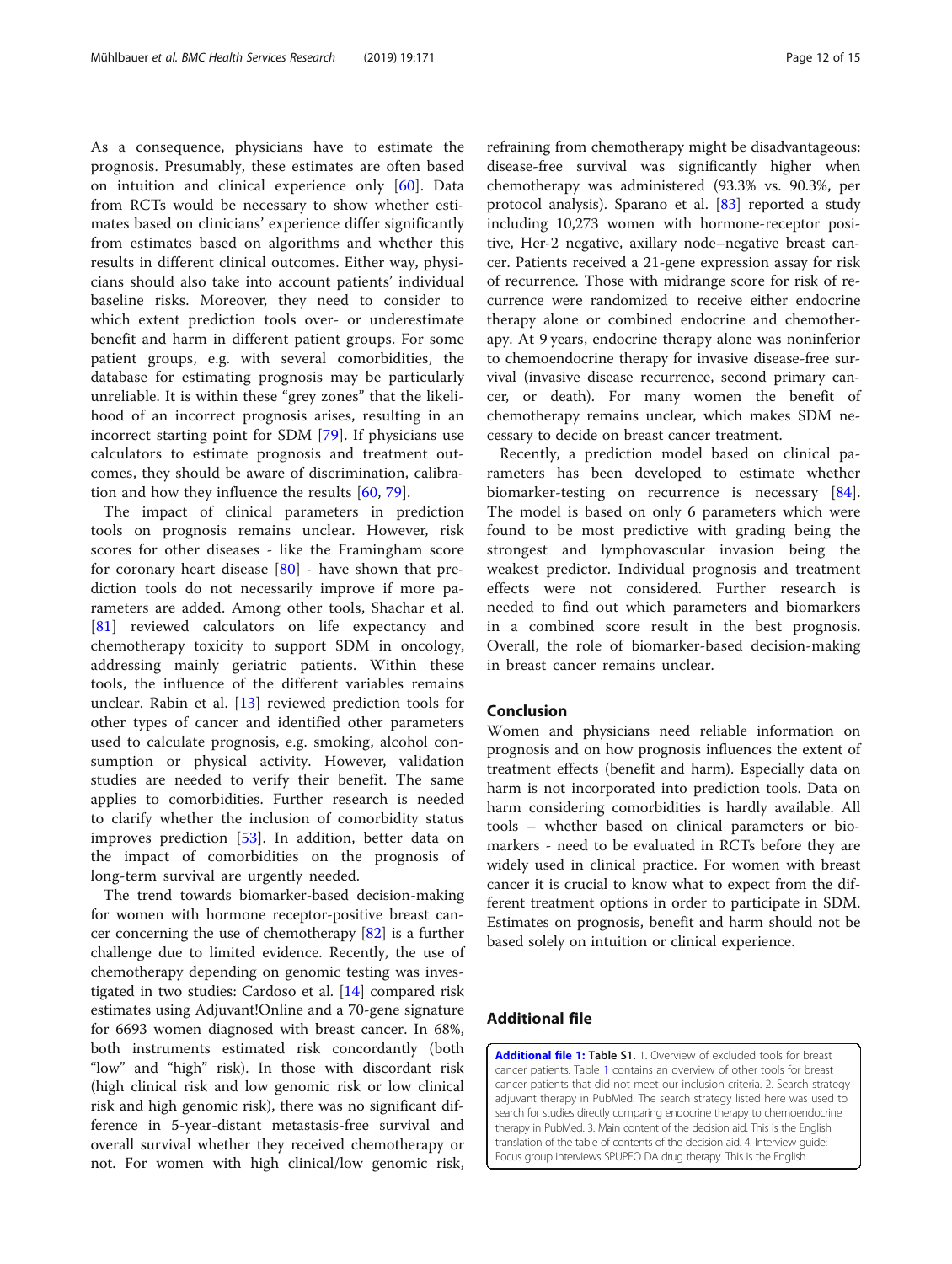<span id="page-12-0"></span>translation of the interview guide used for focus group interviews. (DOCX 27 kb)

# Abbreviations

CMF: Cyclophosphamide, methotrexate, 5-fluorouracil; COREQ: Consolidated Criteria for Reporting Qualitative Health Research; CReDECI: revised Criteria for Reporting the Development and Evaluation of Complex Interventions in healthcare; DA: Decision aid; DCIS: Ductal carcinoma in situ; EBCTCG: Early Breast Cancer Trialists' Collaborative Group; EBPI: Evidence-based patient information; ER: Estrogen receptor; HER2: Human epidermal growth factor receptor 2; IPDAS: International Patient Decision Aids Standards; RCT: Randomized controlled trial; ROC: receiver operating characteristic; SDM: Shared decision-making; SEER: Surveillance, Epidemiology and End-Results registry; SNAP: size, nodes, and prognostic factors; SPUPEO: The acronym "SPUPEO" refers to the German translation of the name of the project "specialized nurses to support informed shared decision-making in oncology"

## Acknowledgements

We thank Dr. Daniel Fleer for helpful comments on the draft of this manuscript.

#### Funding

This project was partially funded by the German Federal Ministry of Health within the National Cancer Action Plan. The design, conduct, analysis, interpretation and dissemination of the study and its results were not influenced by the funding body.

# Availability of data and materials

The decisions aid is available in German language only and can be requested from the contact author. An English translation of the table of contents of the decision aid can be found in the Additional files (p.3).

The datasets generated and/or analysed during the current study are not publicly available since participants were not asked to give consent to data sharing with third parties.

#### Authors' contributions

VM, IM and AS contributed equally to the development of the decision aid, study design, focus group interviews, data analysis, interpretation of the results and the manuscript. BBH and MA were involved in the systematic literature searches and focus group interviews. All authors read and approved the final manuscript.

#### Ethics approval and consent to participate

The SPUPEO project was approved by the ethics committees of the German Federation of Nursing Science (DPG) under ethical clearance no. 14–010. Written informed consent was obtained from all participants.

# Consent for publication

Not applicable.

#### Competing interests

The authors declare that they have no competing interests.

# Publisher's Note

Springer Nature remains neutral with regard to jurisdictional claims in published maps and institutional affiliations.

# Author details

<sup>1</sup>MIN Faculty, Health Sciences and Education, University of Hamburg, Martin-Luther-King Platz 6, D-20146 Hamburg, Germany. <sup>2</sup>Institute for Health and Nursing Science, Martin Luther University Halle-Wittenberg, Magdeburger Str. 8, D-06112 Halle, Germany.

Received: 26 January 2018 Accepted: 6 March 2019 Published online: 15 March 2019

## References

- 1. Hamann J, Neuner B, Kasper J, Vodermaier A, Loh A, Deinzer A, et al. Participation preferences of patients with acute and chronic conditions. Health Expect. 2007;10(4):358–63.
- 2. Brown R, Butow P, Wilson-Genderson M, Bernhard J, Ribi K, Juraskova I. Meeting the decision-making preferences of patients with breast cancer in oncology consultations: impact on decision-related outcomes. J Clin Oncol. 2012;30(8):857–62.
- 3. Mühlhauser I, Meyer G, Steckelberg A. Patients demand informed participation in medical decision making, but the information data base and structures are not available. Z Allg Med. 2010;86(11):10–5.
- 4. Leitlinienprogramm Onkologie (Deutsche Krebsgesellschaft, Deutsche Krebshilfe, AWMF): S3-Leitlinie Früherkennung, Diagnose, Therapie und Nachsorge des Mammakarzinoms, Version 4.0, 2017. AWMF Registernummer: 032-045OL. Available from: [http://www.](http://www.leitlinienprogramm-onkologie.de/leitlinien/mammakarzinom/) [leitlinienprogramm-onkologie.de/leitlinien/mammakarzinom/](http://www.leitlinienprogramm-onkologie.de/leitlinien/mammakarzinom/) [Accessed 04 February 2019].
- 5. German Federal Ministry of Health. [National cancer plan action fields, goals and recommendations for implementation]. 2012. Available from: [https://www.bundesgesundheitsministerium.de/themen/praevention/](https://www.bundesgesundheitsministerium.de/themen/praevention/nationaler-krebsplan/der-nationale-krebsplan-stellt-sich-vor.html) [nationaler-krebsplan/der-nationale-krebsplan-stellt-sich-vor.html](https://www.bundesgesundheitsministerium.de/themen/praevention/nationaler-krebsplan/der-nationale-krebsplan-stellt-sich-vor.html) [Accessed 04 February 2019].
- 6. Hawkes S, Buse K. Gender and global health: evidence, policy, and inconvenient truths. Lancet. 2013;381(9879):1783–7.
- 7. Härter M, Dirmaier J, Scholl I, Donner-Banzhoff N, Dierks M-L, Eich W, et al. The long way of implementing patient-centered care and shared decision making in Germany. Z Evid Fortbild Qual Gesundhwes. 2017;123–124:46–51.8.
- 8. Howlader N, Mariotto AB, Woloshin S, Schwartz LM. Providing clinicians and patients with actual prognosis: cancer in the context of competing causes of death. J Natl Cancer Inst Monogr. 2014;2014(49):255–64.
- 9. Bunge M, Mühlhauser I, Steckelberg A. What constitutes evidence-based patient information? Overview of discussed criteria. Patient Educ Couns. 2010;78(3):316–28.
- 10. Lühnen J, Albrecht M, Mühlhauser I, Steckelberg A. Guideline evidencebased health information. 2017. Available from: [http://www.leitlinie](http://www.leitlinie-gesundheitsinformation.de)[gesundheitsinformation.de](http://www.leitlinie-gesundheitsinformation.de) [Accessed 04 February 2019].
- 11. Berger-Höger B, Liethmann K, Mühlhauser I, Haastert B, Steckelberg A. Informed shared decision-making supported by decision coaches for women with ductal carcinoma in situ: study protocol for a cluster randomized controlled trial. Trials. 2015;16:452.
- 12. Berger-Höger B, Liethmann K, Mühlhauser I, Steckelberg A. Implementation of shared decision-making in oncology: development and pilot study of a nurse-led decision-coaching programme for women with ductal carcinoma in situ. BMC Med Inform Decis Mak. 2017;17(1):160.
- 13. Rabin BA, Gaglio B, Sanders T, Nekhlyudov L, Dearing JW, Bull S, et al. Predicting cancer prognosis using interactive online tools: a systematic review and implications for cancer care providers. Cancer Epidemiol Biomark Prev. 2013;22(10):1645–56.
- 14. Cardoso F, van't Veer LJ, Bogaerts J, Slaets L, Viale G, Delaloge S, et al. 70 gene signature as an aid to treatment decisions in early-stage breast Cancer. N Engl J Med. 2016;375(8):717–29.
- 15. Paik S, Tang G, Shak S, Kim C, Baker J, Kim W, et al. Gene expression and benefit of chemotherapy in women with node-negative, estrogen receptorpositive breast cancer. J Clin Oncol. 2006;24(23):3726–34.
- 16. Martin M, Brase JC, Calvo L, Krappmann K, Ruiz-Borrego M, Fisch K, et al. Clinical validation of the EndoPredict test in node-positive, chemotherapytreated ER+/HER2- breast cancer patients: results from the GEICAM 9906 trial. Breast Cancer Res. 2014;16(2):R38.
- 17. Duffy MJ, McGowan PM, Harbeck N, Thomssen C, Schmitt M. uPA and PAI-1 as biomarkers in breast cancer: validated for clinical use in level-ofevidence-1 studies. Breast Cancer Res. 2014;16(4):428.
- 18. Craig P, Dieppe P, Macintyre S, Michie S, Nazareth I, Petticrew M, et al. Developing and evaluating complex interventions: the new Medical Research Council guidance. BMJ. 2008;337:a1655.
- 19. Möhler R, Köpke S, Meyer G. Criteria for reporting the development and evaluation of complex interventions in healthcare: revised guideline (CReDECI 2). Trials. 2015;16:204.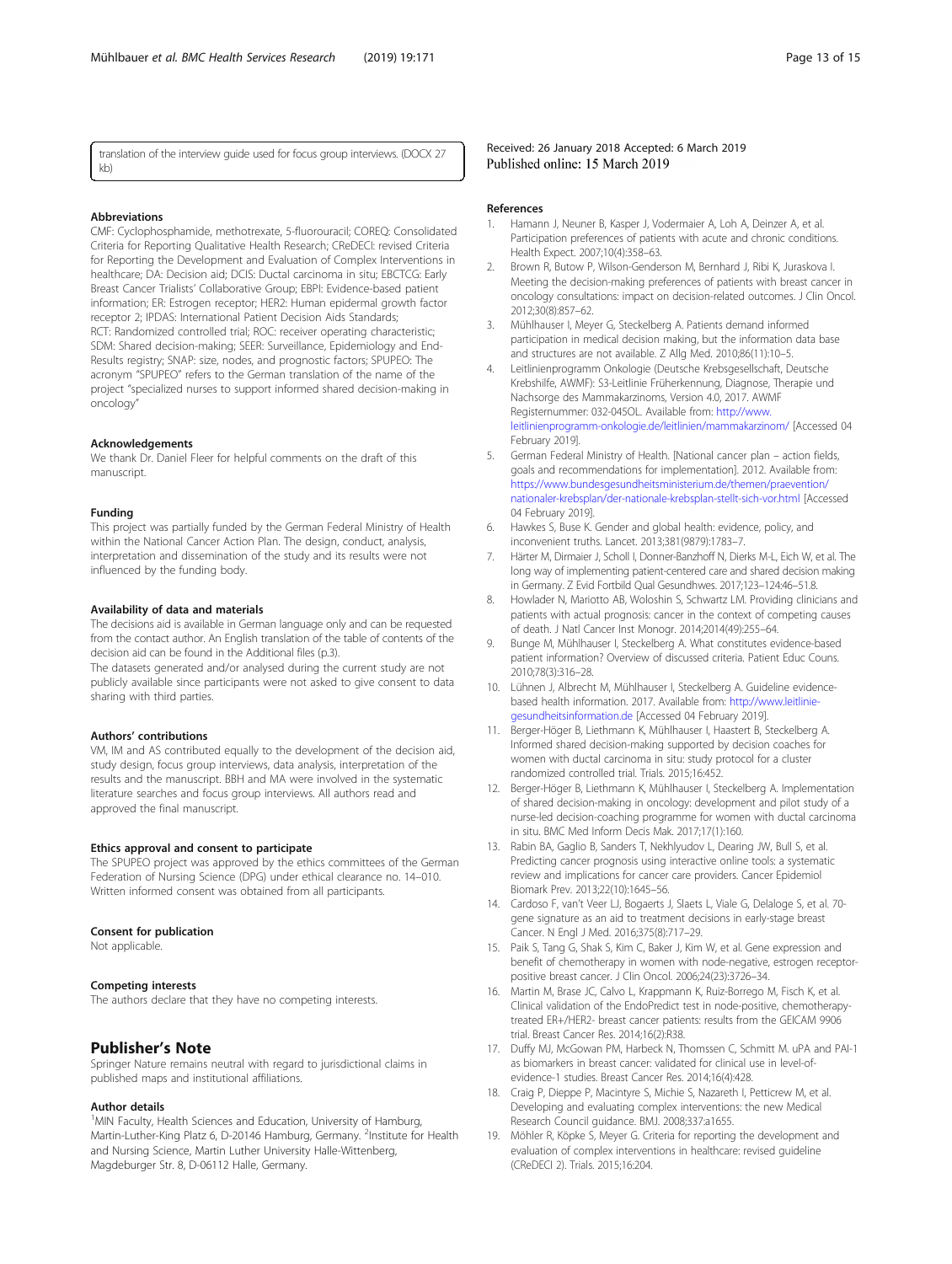- <span id="page-13-0"></span>20. Aizen I. The theory of planned behavior. Organ Behav Hum Decis Process. 1991;50(2):179–211.
- 21. Aizen I. Attitudes, personality and behavior. New York: Open University Press; 2005.
- 22. Arbeitsgruppe GPGI. [Good practice guidelines for health information]. Z Evid Fortbild Qual Gesundhwes. 2016;110–111:85–92.
- 23. Elwyn G, O'Connor AM, Bennett C, Newcombe RG, Politi M, Durand M-A, et al. Assessing the quality of decision support technologies using the international patient decision aid standards instrument (IPDASi). PLoS One. 2009;4(3):e4705.
- 24. Higgins J, Green S. Cochrane Handbook for Systematic Reviews of Interventions. Version 5.1.0 [updated March 2011]. The Cochrane Collaboration; 2011. Available from: <http://handbook.cochrane.org> [Accessed 04 February 2019].
- 25. Tong A, Sainsbury P, Craig J. Consolidated criteria for reporting qualitative research (COREQ): a 32-item checklist for interviews and focus groups. Int J Qual Health Care. 2007;19(6):349–57.
- 26. Krueger RA, Casey MA. Focus groups: a practical guide for applied research. 5th ed. Thousand Oaks, California, USA: SAGE Publication; 2014.
- 27. Mayring P. Qualitative social research. Beltz Verlag: Weinheim; 2002.
- 28. Unipark. Available from: <https://www.unipark.com/> [Accessed 04 February 2019].
- 29. Ravdin PM, Siminoff LA, Davis GJ, Mercer MB, Hewlett J, Gerson N, et al. Computer program to assist in making decisions about adjuvant therapy for women with early breast cancer. J Clin Oncol. 2001;19(4):980–91.
- 30. Wishart GC, Bajdik CD, Dicks E, Provenzano E, Schmidt MK, Sherman M, et al. PREDICT plus: development and validation of a prognostic model for early breast cancer that includes HER2. Br J Cancer. 2012;107(5):800–7.
- 31. Wishart GC, Azzato EM, Greenberg DC, Rashbass J, Kearins O, Lawrence G, et al. PREDICT: a new UK prognostic model that predicts survival following surgery for invasive breast cancer. Breast Cancer Res. 2010;12(1):R1.
- 32. Michaelson JS, Chen LL, Bush D, Fong A, Smith B, Younger J. Improved web-based calculators for predicting breast carcinoma outcomes. Breast Cancer Res Treat. 2011;128(3):827–35.
- 33. Haybittle JL, Blamey RW, Elston CW, Johnson J, Doyle PJ, Campbell FC, et al. A prognostic index in primary breast cancer. Br J Cancer. 1982;45(3):361–6.
- 34. Campbell HE, Gray AM, Harris AL, Briggs AH, Taylor MA. Estimation and external validation of a new prognostic model for predicting recurrencefree survival for early breast cancer patients in the UK. Br J Cancer. 2010; 103(6):776–86.
- 35. Kindts I, Laenen A, Peeters S, Janssen H, Depuydt T, Nevelsteen I, et al. Validation of the web-based IBTR! 2.0 nomogram to predict for ipsilateral breast tumor recurrence after breast-conserving therapy. Int J Radiat Oncol Biol Phys. 2016;95(5):1477–84.
- 36. Jones B. BresDex: helping women make breast cancer surgery choices. J Vis Commun Med. 2012;35(2):59–64.
- 37. Lundin J, Lundin M, Isola J, Joensuu H. Validation of a web-based prognostic system for breast cancer. Stud Health Technol Inform. 2004; 107(Pt 1):237–40.
- 38. Van Zee KJ, Manasseh D-ME, Bevilacqua JLB, Boolbol SK, Fey JV, Tan LK, et al. A nomogram for predicting the likelihood of additional nodal metastases in breast cancer patients with a positive sentinel node biopsy. Ann Surg Oncol. 2003;10(10):1140–51.
- 39. Hassett MJ, O'Malley AJ, Pakes JR, Newhouse JP, Earle CC. Frequency and cost of chemotherapy-related serious adverse effects in a population sample of women with breast cancer. J Natl Cancer Inst. 2006;98(16):1108–17.
- 40. Barcenas CH, Niu J, Zhang N, Zhang Y, Buchholz TA, Elting LS, et al. Risk of hospitalization according to chemotherapy regimen in early-stage breast cancer. J Clin Oncol. 2014;32(19):2010–7.
- 41. Campbell H, Taylor M, Harris A, Gray A. An investigation into the performance of the adjuvant! Online prognostic programme in early breast cancer for a cohort of patients in the United Kingdom. Br J Cancer. 2009; 101(7):1074–84.
- 42. de Glas NA, van de Water W, Engelhardt EG, Bastiaannet E, de Craen AJM, Kroep JR, et al. Validity of adjuvant! Online program in older patients with breast cancer: a population-based study. Lancet Oncol. 2014;15(7):722–9.
- 43. Hajage D, de Ryke Y, Bollet M, Savignoni A, Caly M, Pierga J-Y, et al. External validation of Adjuvant! Online breast cancer prognosis tool. Prioritising recommendations for improvement. PLoS One. 2011;6(11):e27446.
- 44. Jung M, Choi EH, Nam CM, Rha SY, Jeung HC, Lee SH, et al. Application of the adjuvant! Online model to Korean breast cancer patients: an assessment

of prognostic accuracy and development of an alternative prognostic tool. Ann Surg Oncol. 2013;20(8):2615–24.

- 45. Yao-Lung K, Dar-Ren C, Tsai-Wang C. Accuracy validation of adjuvant! Online in Taiwanese breast cancer patients--a 10-year analysis. BMC Med Inform Decis Mak. 2012;12:108.
- 46. Mook S, Schmidt MK, Rutgers EJ, van de Velde AO, Visser O, Rutgers SM, et al. Calibration and discriminatory accuracy of prognosis calculation for breast cancer with the online adjuvant! Program: a hospital-based retrospective cohort study. Lancet Oncol. 2009;10(11):1070–6.
- 47. Olivotto IA, Bajdik CD, Ravdin PM, Speers CH, Coldman AJ, Norris BD, et al. Population-based validation of the prognostic model ADJUVANT! For early breast cancer. J Clin Oncol. 2005;23(12):2716–25.
- 48. Engelhardt EG, van den Broek AJ, Linn SC, Wishart GC, Rutgers EJT, van de Velde AO, et al. Accuracy of the online prognostication tools PREDICT and adjuvant! For early-stage breast cancer patients younger than 50 years. Eur J Cancer. 2017;78:37–44.
- 49. Hearne BJ, Teare MD, Butt M, Donaldson L. Comparison of Nottingham prognostic index and adjuvant online prognostic tools in young women with breast cancer: review of a single-institution experience. BMJ Open. 2015;5(1):e005576.
- 50. Quintyne KI, Woulfe B, Coffey JC, Gupta RK. Correlation between Nottingham prognostic index and adjuvant! Online prognostic tools in patients with early-stage breast cancer in mid-Western Ireland. Clin Breast Cancer. 2013;13(4):233–8.
- 51. Plakhins G, Irmejs A, Gardovskis A, Subatniece S, Liepniece-Karele I, Purkalne G, et al. Underestimated survival predictions of the prognostic tools adjuvant! Online and PREDICT in BRCA1-associated breast cancer patients. Familial Cancer. 2013;12(4):683–9.
- 52. Wishart GC, Bajdik CD, Azzato EM, Dicks E, Greenberg DC, Rashbass J, et al. A population-based validation of the prognostic model PREDICT for early breast cancer. Eur J Surg Oncol. 2011;37(5):411–7.
- 53. de Glas NA, Bastiaannet E, Engels CC, de Craen AJM, Putter H, van de Velde CJH, et al. Validity of the online PREDICT tool in older patients with breast cancer: a population-based study. Br J Cancer. 2016;114(4):395–400.
- 54. Maishman T, Copson E, Stanton L, Gerty S, Dicks E, Durcan L, et al. An evaluation of the prognostic model PREDICT using the POSH cohort of women aged <40 years at breast cancer diagnosis. Br J Cancer. 2015;112(6): 983–91.
- 55. Wishart GC, Rakha E, Green A, Ellis I, Ali HR, Provenzano E, et al. Inclusion of KI67 significantly improves performance of the PREDICT prognostication and prediction model for early breast cancer. BMC Cancer. 2014;14:908.
- 56. Wong H-S, Subramaniam S, Alias Z, Taib NA, Ho G-F, Ng C-H, et al. The predictive accuracy of PREDICT: a personalized decision-making tool for southeast Asian women with breast cancer. Medicine (Baltimore). 2015; 94(8):e593.
- 57. Candido Dos Reis FJ, Wishart GC, Dicks EM, Greenberg D, Rashbass J, Schmidt MK, et al. An updated PREDICT breast cancer prognostication and treatment benefit prediction model with independent validation. Breast Cancer Res. 2017;19(1):58.
- 58. Chen LL, Nolan ME, Silverstein MJ, Mihm MC, Sober AJ, Tanabe KK, et al. The impact of primary tumor size, lymph node status, and other prognostic factors on the risk of cancer death. Cancer. 2009;115(21):5071–83.
- 59. Laas E, Mallon P, Delomenie M, Gardeux V, Pierga J-Y, Cottu P, et al. Are we able to predict survival in ER-positive HER2-negative breast cancer? A comparison of web-based models. Br J Cancer. 2015;112(5):912–7.
- 60. Alba AC, Agoritsas T, Walsh M, Hanna S, Iorio A, Devereaux PJ, et al. Discrimination and calibration of clinical prediction models: users' guides to the medical literature. JAMA. 2017;318(14):1377–84.
- 61. Peele PB, Siminoff LA, Xu Y, Ravdin PM. Decreased use of adjuvant breast cancer therapy in a randomized controlled trial of a decision aid with individualized risk information. Med Decis Mak. 2005;25(3):301–7.
- 62. Siminoff LA, Gordon NH, Silverman P, Budd T, Ravdin PM. A decision aid to assist in adjuvant therapy choices for breast cancer. Psychooncology. 2006; 15(11):1001–13.
- 63. Aebi S, Sun Z, Braun D, Price KN, Castiglione-Gertsch M, Rabaglio M, et al. Differential efficacy of three cycles of CMF followed by tamoxifen in patients with ER-positive and ER-negative tumors: long-term follow up on IBCSG trial IX. Ann Oncol. 2011;22(9):1981–7.
- 64. Karlsson P, Sun Z, Braun D, Price KN, Castiglione-Gertsch M, Rabaglio M, et al. Long-term results of international breast Cancer study group trial VIII: